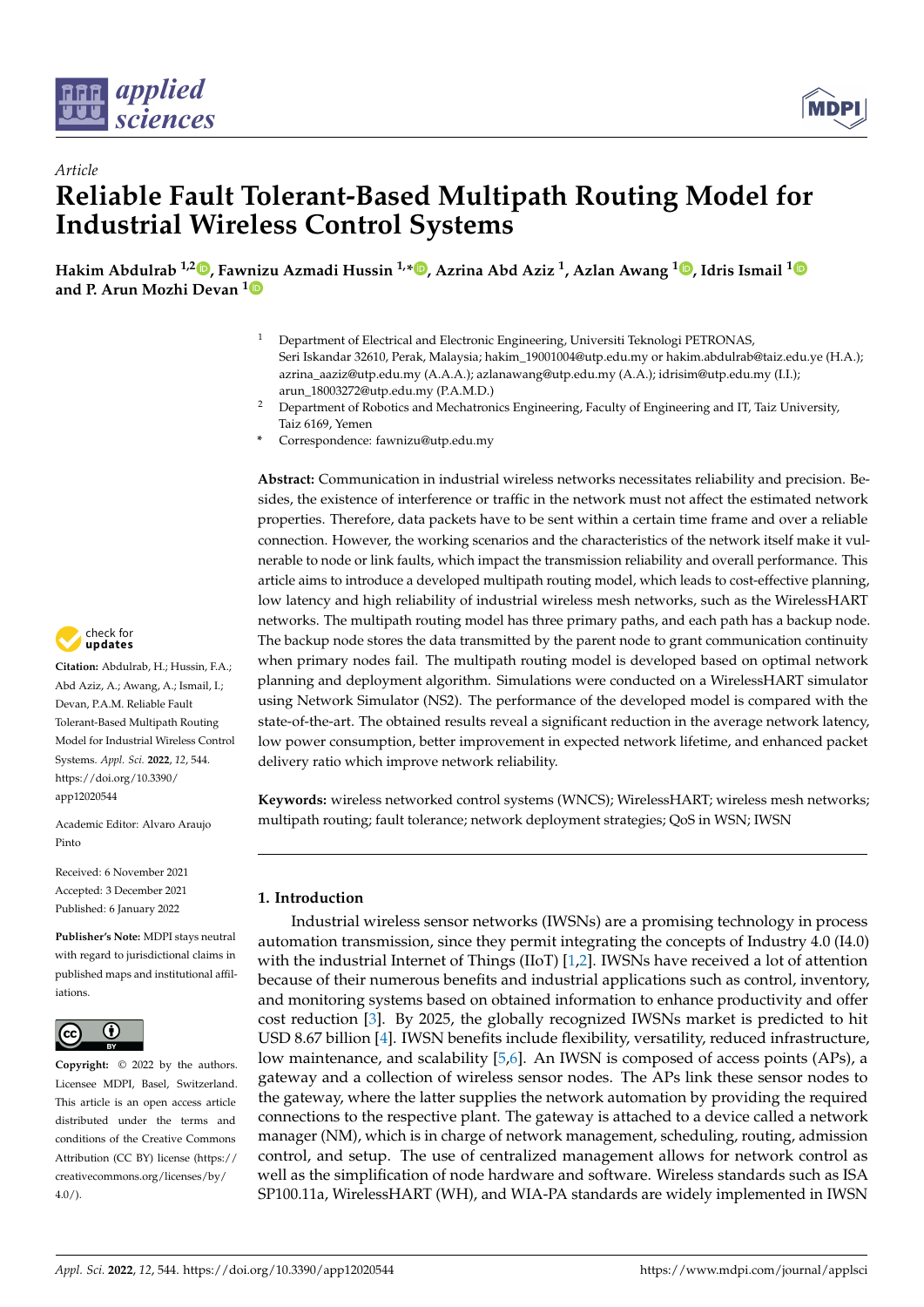applications [\[5](#page-20-4)[,7\]](#page-20-6). These standards typically form mesh networks, with nodes acting as routers to improve communication path availability [\[8\]](#page-20-7). Figure [1](#page-1-0) shows an example of WirelessHART mesh network structure. In most IWSN applications, real-time, low-latency, and reliable data communications are required [\[9\]](#page-20-8). Another prerequisite is low energy consumption, as batteries are frequently utilized to supply nodes [\[10\]](#page-20-9). One of the most basic requirements of IWSNs is to extend the network lifetime. The energy consumption of sensor nodes has the most significant impact on the network's lifetime [\[11\]](#page-20-10). It is often a complex mission to optimize the network performance and to meet such requirements due to the topologies' characteristics, devices, and properties of a wireless network such as signal interruption, interference, shared platform, and transmission power [\[10,](#page-20-9)[12\]](#page-20-11).

<span id="page-1-0"></span>

**Figure 1.** WirelessHART mesh network structure.

Meanwhile, it is unpredictable in working scenarios, where interfering variables such as electromagnetic waves, vibration, and temperature might lead to network failures or faults such as operating software faults, asynchronous clock, radio frequency conflicts, depleted battery, and path losses [\[13,](#page-20-12)[14\]](#page-20-13). This will significantly reduce the reliability of sensor nodes, and diminish or disrupt the normal functioning of wireless networks. The network's performance has been severely hampered, and it will face significant hurdles in terms of adaptability, robustness, and reliable data transmission [\[15\]](#page-20-14). The reliability and accuracy of data transmission are intimately linked to successfully implement wireless networks. These concerns remain unresolved in terms of fundamental theory and engineering techniques [\[16\]](#page-20-15).

Based on the working scenario of a network and its very own characteristics, failure of links or nodes might arise while the network process is running. These failures will have an effect on the topology stability and data transmission reliability, and consequently, degrade the overall comprehensive network performance. The network's health is crucial for wireless sensor networks to operate reliably, transmit data reliably, and optimize performance [\[15\]](#page-20-14)

For these reasons, it is necessary to build fault-tolerant based multi-hop and routing mechanisms that require the least amount of additional computation despite the fact that they may also require additional communication in order to construct or recover the damaged paths due to a node or link failure [\[17\]](#page-20-16). Network stability and reliability are improved by the use of fault tolerance methods, which employ techniques or algorithms to grant a reliable data transfer in order to increase the reliability and stability of networks [\[16\]](#page-20-15). Fault tolerance is simply a matter of evaluating all possible abnormal states in a timely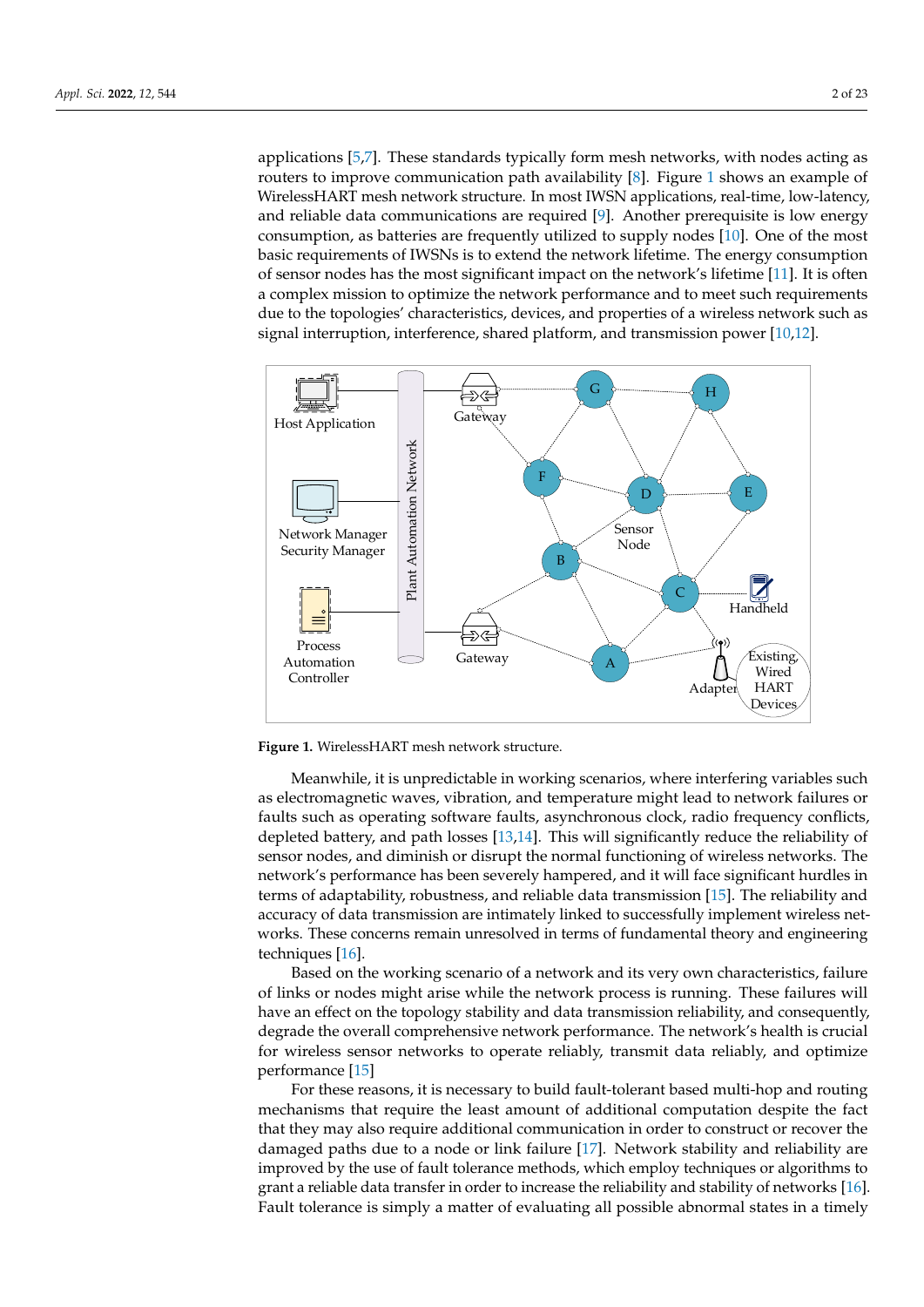manner and devising a fault-tolerant control strategy. The purpose is to adapt to a wide variety of network abnormalities and deliver a highly trusted computing solution once network failures or mistakes have been recognized. Fault tolerance technology plays an essential role in enhancing the wireless sensor network reliability and robustness [\[18\]](#page-20-17). It is a critical technical challenge that must be resolved and has developed into a significant research field in wireless sensor networks [\[19\]](#page-20-18).

Multipath routing is regarded to be an efficient method of enhancing fault tolerance and transmission reliability [\[20\]](#page-20-19). The purpose of multipath transmission technology, which is based on network encryption, is to transport the encrypted data across numerous pathways placed between the source and destination nodes [\[21\]](#page-20-20). Some of the delivered data packets at the sink node can be reassembled into the form of original packets sent by the source node. Multipath routing enhances the trade-off between multiple routes and transmission bandwidth through the technique of redundant pathways and load balancing to achieve reliable transmission and fault tolerance [\[22\]](#page-20-21). Additionally, the multipath routing technique takes into account minimizing the transmission delay and energy consumption balancing in wireless sensor networks [\[23\]](#page-20-22). As a result, the construction of multipath routing is the study's main focus in order to improve the fault tolerance and reliability of industrial wireless network.

This work exhibits a new contribution of designing and developing a fault tolerance multipath routing (MPR) network model, such that the high reliability of wireless mesh networks can be realized. The main aims are to achieve better coverage and connectivity via fewer routers and pathways of network layout by utilizing a network planning algorithm. The MPR model structure is composed of three different pathways that have different lengths. The shortest path always has a faster data transmission rate given that all nodes and edges are the same. The other two paths are of the same length and behave as alternative paths for the case of shortest path transmission failure. A fault model is considered to verify and evaluate the robustness of the developed MPR model and monitor the behavior of the network with the existence of link failure. The effectiveness of the developed MPR is verified using WirelessHART, stack which was implemented in the Network Simulator 2 (NS2) [\[24\]](#page-20-23). Consequently, the results are analyses and compared with three of the existing routing algorithms namely: Han [\[25\]](#page-20-24), Kunzel [\[26\]](#page-20-25), and QLRR [\[4\]](#page-20-3) using performance criteria such as expected network lifetime (ENL), average network latency (ANL), and packet delivery ratio (PDR).

The rest of this article is categorized as follows: Section [2](#page-2-0) provides background information transmission reliability, fault tolerance, and summarizes related works regarding wireless solutions. Section [3](#page-6-0) explains the methodology and the simulation setup. Results and discussion are explained in Section [4.](#page-12-0) Lastly, this paper is concluded in Section [5.](#page-19-0)

#### <span id="page-2-0"></span>**2. Literature Review**

#### *2.1. Fault Tolerance and Multipath Transmission Technologies*

The wireless network that adopts the technology of multipath transmission associated with fault tolerance has the purpose of transmitting the data packets through multiple routes created between the source and destination nodes. It reassembles a specific number of encrypted packets delivered at the sink node into the original packets at the source node. The approach of redundant routing and network encoding is used to increase both load balancing and transmission capacity, resulting in improved fault tolerance and data transmission reliability, as well as improved performance.

Multipath routing technologies including geographical routing, QoS based routing, and energy-aware routing have been proposed by numerous researchers [\[27\]](#page-20-26). An algorithm called kautz-based real-time, fault-tolerant, and energy-efficient (REFER) was proposed for the development of an efficient fault-tolerant routing protocol that identifies the multiple shortest paths from the source node to the sink node and performs multicasting between and within the cells of the Kautz graph [\[28\]](#page-20-27). Authors in [\[29\]](#page-21-0) proposed a distributed widthcontrollable braided multipath routing (WC-BMR) based on local neighbor data for the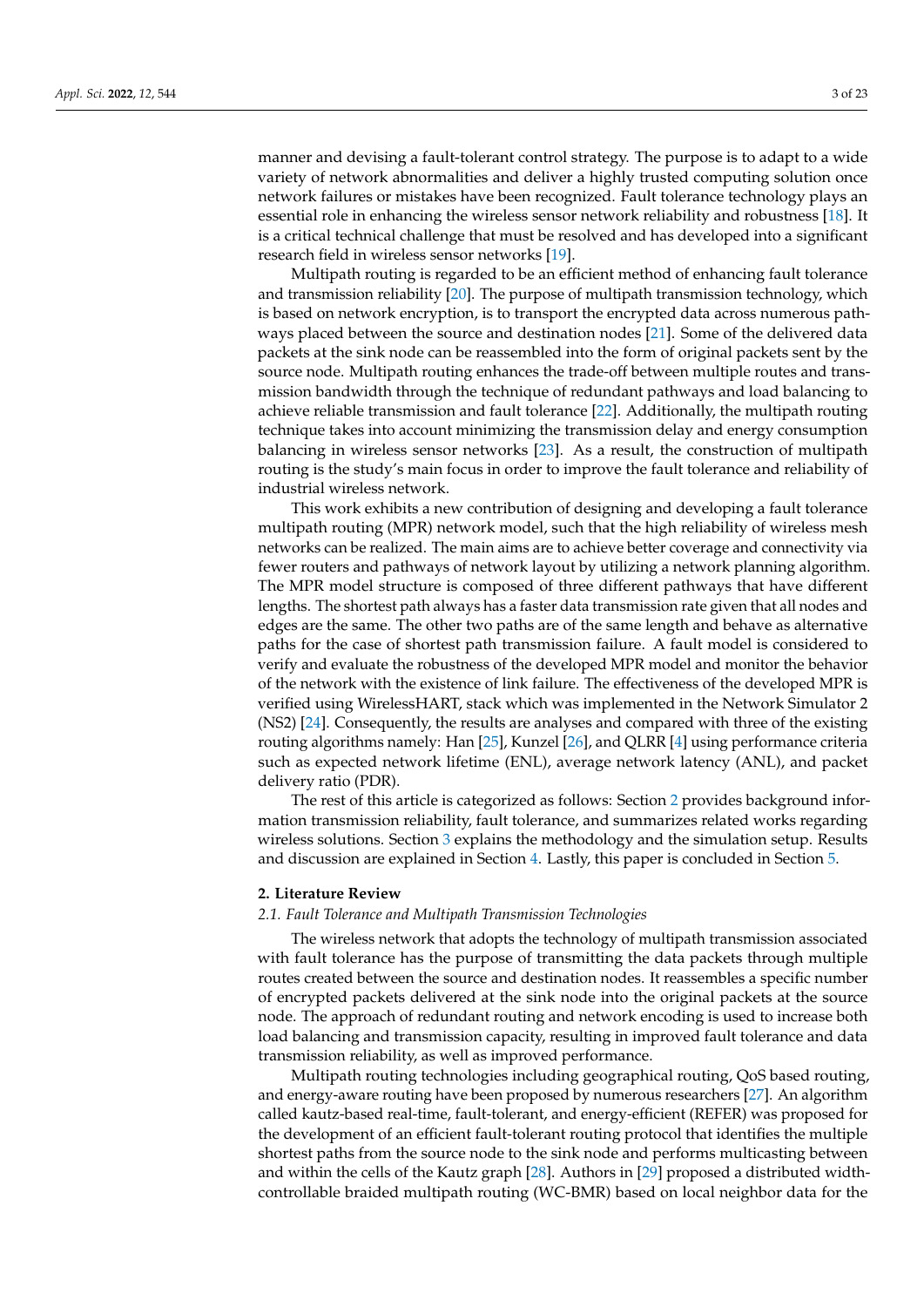purpose of collecting data in wireless sensor networks. Similarly, authors in [\[30\]](#page-21-1) proposed a multipath prefix routing (MPR), which is based on multipath routing protocol in a wireless sensors network. Geographic routing systems such as GEAM (Geographic Energy-Aware non-interfering Multipath), DGR (Directional Geographical Routing) and GPSR (Greedy Perimeter State Routing) are assessed and analyzed as efficient routing techniques [\[20\]](#page-20-19).

Multipath routing may, however, require some optimization when it is subjected to multiple function issues in the presence of certain conditional variable constraints. The algorithm is enhanced with other measures for evaluating the network's performance, such as routing stability, energy consumption, network delay, and packet delivery ratio. In particular, the huge number of sensor nodes deployment and meanwhile the existence of faulty nodes in the dynamic topology network has become a key issue in how to enhance the convergence and optimization performance.

On the other hand, the definition of fault tolerance is simply the ability to determine various types of unusual conditions in a specific time and to devise a suitable fault-tolerant control method to instantaneously handle various network abnormalities while continuing to sustain network reliability and stability. Reliable transmission is a crucial measure for evaluating the performance of the transmission, which is primarily indicated by the error rate of packets and the successful packet transmission rate. Multipath routing, in wireless sensor networks, is essentially a redundant routing approach. It serves as a fault tolerance mechanism, preventing effects generated by fault links or nodes. Hence, adopting the strategy of multipath routing into industrial wireless networks is necessary to provide fault tolerance through multipath transmission to enhance the transmission reliability performance.

Disjoint path vector (DPV) is a distributed topology-based fault-tolerant control algorithm that was developed to resolve the k-degree any cast topology control issue. It is able to tolerate up to k-1 node failures in worst-case scenario by satisfying the k-vertex super node connectivity and ensuring k-vertex-disjoint pathways to supreme nodes [\[31\]](#page-21-2). The adaptive disjoint path vector (ADPV) technique proposed by authors in [\[32\]](#page-21-3) is used to ensure the connectivity of super nodes in the event of node failures. Fault tolerance and fault detection in the wireless sensor networks are modeled and analyzed in [\[33\]](#page-21-4). Lee et al. [\[34\]](#page-21-5) proposed an efficient technique for the recovery objective that aims to construct inter-partition bi-connected topology while deploying the fewest relay nodes and minimizing the longest path between partition pairs. Connection restoration and reliable transmission are achieved using the full 2-connectivity restoration algorithm (F2CRA) and the partial 3-connectivity restoration algorithm (P3CRA) which were proposed by authors in [\[16\]](#page-20-15). Meanwhile, Shih et al. in [\[35\]](#page-21-6) proposed the grade diffusion method paired with the genetic algorithm that is used to develop fault tolerance-based fault node recovery algorithm. A proactive fault tolerance method was proposed in [\[36\]](#page-21-7), to prevent faults from affecting the network. Their method detects the fault after the network starts running. However, this method was not evaluated for the reliability requirements, such as packed delivery rate and network lifetime.

#### *2.2. Latest IWSN Simulation Solutions*

Network simulators are commonly used to test and evaluate networks and communication protocols. Thus, a comprehensive summary of the most relevant works about simulators utilized in the domain of IWSNs, emphasizing the simulations accuracy, is discussed in this section. We studied the amount of complexity applied in the simulations (that enables more detailed simulations) and the measures employed in the simulator assessment.

For instance, Bayou et al. in their study [\[37\]](#page-21-8) presented a WirelessHART implementation in OMNET++ for the purpose of conducting security experiments in the network. The model implemented the Network Manager as well as the entire protocol stack using the physical layer features of InetManet [\[38\]](#page-21-9). This demonstrated that it is possible to implement a complete IWSN protocol stack on a simulator. Liu et al. [\[39\]](#page-21-10) adapted a commonly used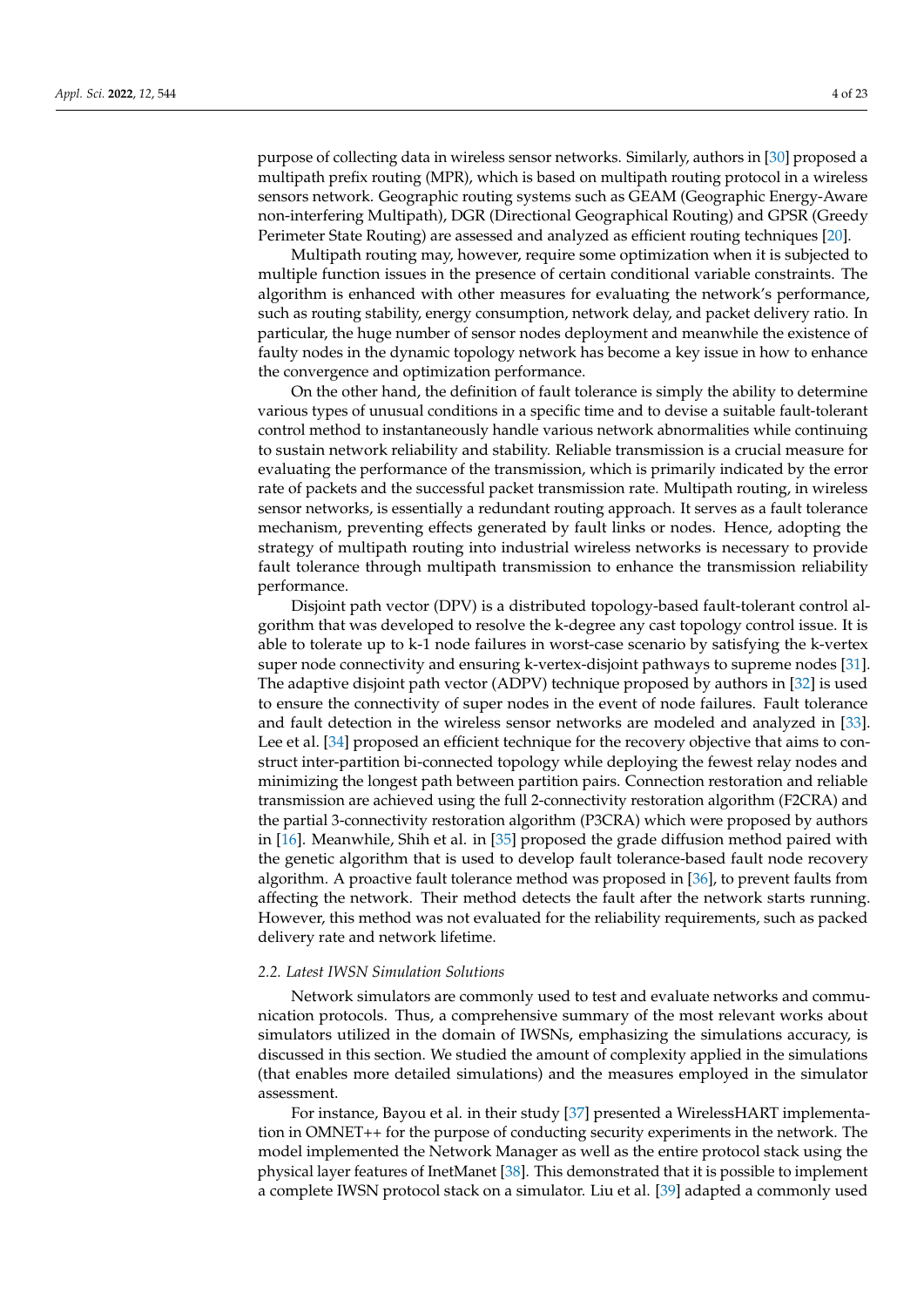industrial process model (Process Control Challenge Problem, known as Tennessee Eastman [\[40\]](#page-21-11)) by incorporating wireless communication links in the model between process control, actuators, and sensors. The findings of the simulation demonstrate that the process may be carried out via wireless communication links. This work evaluated the impact of different wireless layouts and setups on the process operation. OMNET++ was the simulator utilized, while models from the MiXiM and INET frameworks are utilized for the wireless channel template and the address resolution protocol (ARP), respectively. The WirelessHART protocol is used in the simulation and concentrates on the layers of Medium Access Control (MAC) and Physical (PHY). The authors provided the source code online, which can be found at [\[41\]](#page-21-12). The process variables deviation from their nominal values, as well as the estimated period for which the plant can function normally, are the performance metrics that are being evaluated. During simulation, a modification of access points positions as well as the packet error rate of the RF communications was performed. However, neither the functionalities of the WirelessHART gateway nor a complete stack of WirelessHART protocol were implemented in the simulator.

The authors in [\[42\]](#page-21-13) proposed simulated ZigBee, WirelessHART and ISA100.11a networks using Castalia and Pymote. The performance metrics evaluated in their work are device energy consumption, the number of transmitted packets, and throughput. The widely available generic models were employed during simulations (i.e., the MAC layer and Physical layer of IEEE 802.15.4 models for the simulations of ISA100.11a and throughput Test generic application). Neither the functionalities of WirelessHART and ISA100.11a gateway nor the communication stack of all layers has been implemented in this work.

Meanwhile, Herrmann et al. in [\[43\]](#page-21-14) proposed an ISA100.11a model for ns-3 that implements a simplified application layer as well as the standard's data link and physical layers. The source code of this work is available online at [\[44\]](#page-21-15). On the other hand, the simulator proposed by authors in [\[45\]](#page-21-16) is a cycle-accurate type which is used for WSNs and it is called Avrora. Scalability in real-time is up to as many as 25 nodes, which it can handle. Unlike ATEMU [\[46\]](#page-21-17), Avrora aims for highly accurate timing with improved performance. This is achieved by extracting fine granularity parallelism within the WSN simulation.

In [\[47\]](#page-21-18), the authors proposed an energy consumption based mathematical model for wireless sensor nodes. It takes into account the communications, acquisition, and processing of the energy consumption. The study in  $[48]$  discussed the simulation significance of the impact of CPU load on the IWSN and the benefits of doing so. For precise simulation of wireless sensor nodes, the ns-2 simulator [\[49\]](#page-21-20) has been integrated with the RTSim [\[50\]](#page-21-21) program. The evaluation is done based on the IEEE 802.15.4 communication standard [\[51\]](#page-21-22). The research work in [\[52\]](#page-21-23) proposed an algorithm to plan the network structure, which determines the routes that are necessary to be deployed. However, validating the network latency issues and the packet loss mitigation techniques were not considered.

The implementation of WirelessHART and ISA100.11a in a refinery was discussed in [\[53\]](#page-21-24). A new simulator, known as the RF Propagation Simulator (RFSim) has been developed to aid with the implementation process. It estimates the quality of an RF signal in the vicinity of a manufacturing facility or a commercial establishment. The findings of the simulation were compared to those obtained from on-site measurements, and they appeared promising. The authors pointed out that the majority of work published on sensor network implementation is limited to a 1D or 2D environment, while considering 3D environments as an open issue at this time. In [\[51\]](#page-21-22), an enhanced industrial WSN model was proposed and evaluated. The model integrated an ns-3 network simulator with the functional communication stack of the ISA100.11a standard. The simulation accuracy was validated using different scenarios such as node-in-the-loop and hardware-in-the-loop (HIL).

A full stack of WirelessHART and gateway implementation is proposed in [\[24\]](#page-20-23) which was done on the ns-2 simulator [\[49\]](#page-21-20). To ensure that the model is accurate, the authors put up identical networks both on real hardware and in the simulator. The performance of both real and simulated networks was compared based on the network's energy consumption,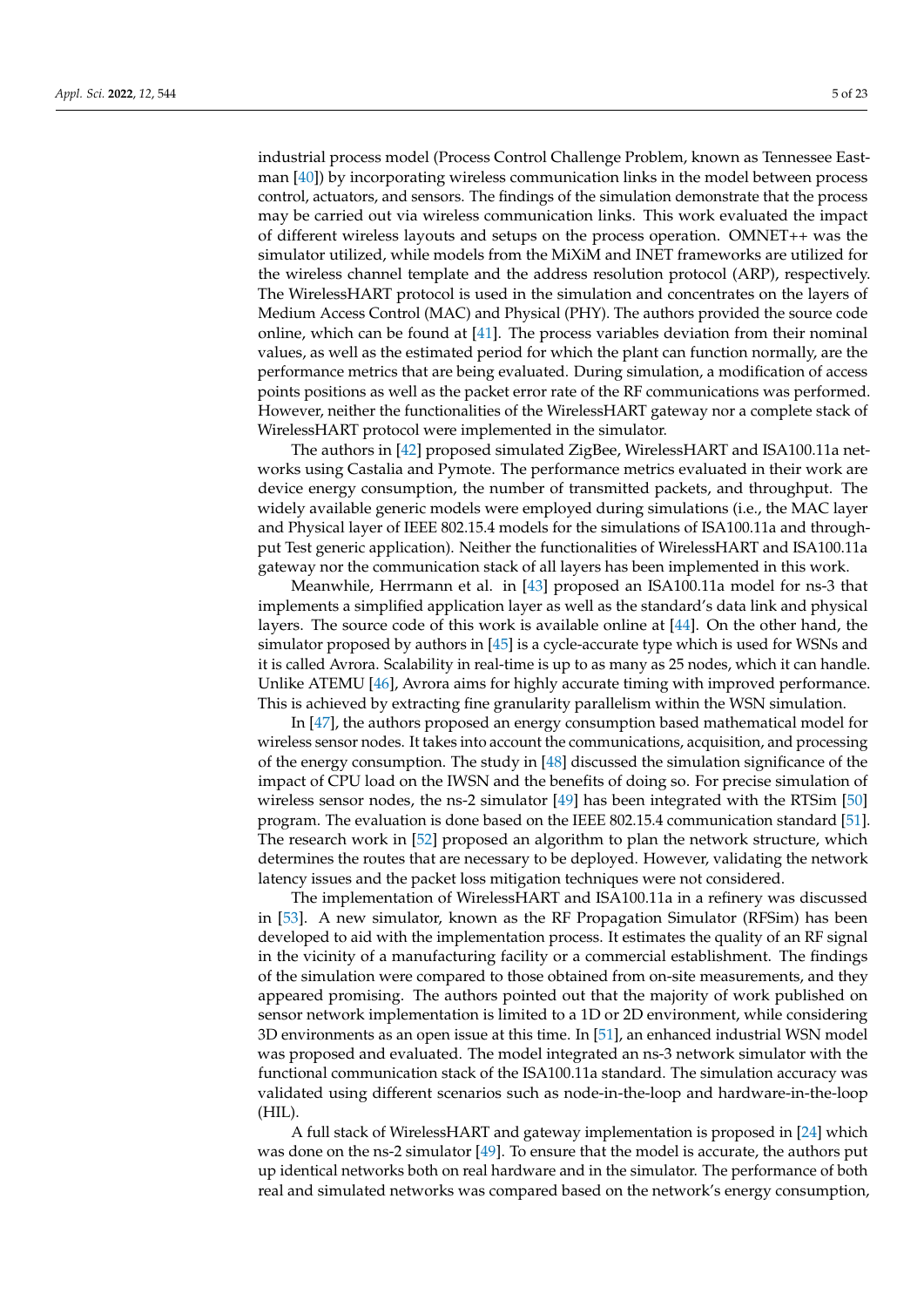real-time packet transfer, throughput and communication scheduling, and network reliability (i.e., received signal level average and ratio of failed transmission). The efficiency of management was measured in terms of performance delay and overhead during the procedures of service request and joining. The performance of the simulator in wireless mesh networks is also evaluated with particular attention paid to the network's responsiveness in the event of link and node failure. Furthermore, three different lossy networks were evaluated in terms of packet delivery rate. These assessments have shown that the real network results have common sense when compared to the simulated results. Hence, the versatility of the suggested model made it applicable in a variety of situations and scenarios.

Studies have made it possible to indulge various aspects of hardware in simulation scenarios in order to improve the accuracy of the simulation results. This is referred to as hardware-in-the-loop. Authors in [\[54\]](#page-21-25) integrated physical wireless nodes with the TOSSIM simulator at the level of radio communication. The proposed work showed the viability of a WSN comprising both physical and simulated nodes. This was accomplished through the use of a physical Dual Base Stations pair as a bridge linking simulated and physical environments. Hence, a real-time simulation is achieved. Although the technology enables communication between simulation environment node and real environment nodes, the position and number of real nodes are bounded by the linking devices capabilities.

Studies in [\[55,](#page-21-26)[56\]](#page-21-27) stated that the easy way to deploy a WSN in a certain layout is to evaluate the WSN software using software-in-the-loop simulation method. This is achieved by the integration of the software on the installed wireless sensor network with a sensor device and simulated environment.

A simulation of radio hardware is demonstrated in [\[57\]](#page-22-0), which shows how it can be integrated into the simulation. Physical phenomena and real hardware are used to implement physical Medium and the Physical Layer of IEEE 802.15.4, respectively, in this Radio-in-the-Loop (RIL) method. Software implements communication layers above these, comprising the MAC layer of IEEE 802.15.4. As a result, the experimental results are more realistic than the pure simulation results. The OMNeT++ network simulator was employed in this work, and the interface to the hardware is relying on the PcapNG data format and the inter-process communication known as Linux/Unix. The radio utilized is an IEEE 802.15.4 compatible ATmega128RFA1 operating a customized Contiki OS application [\[58\]](#page-22-1). However, the latency induced by the adaption between the hardware and software simulation components is not measured in this study. WirelessHART and other IWSN protocols (such as ISA100.11a) require low latency at the MAC layer to ensure appropriate operation of the slotted transmission scheme; severe latency would degrade communication.

An IWSN simulator has to be versatile (to facilitate multiple types of use-case situations), fast (hence efficient computational time), and accurate (to estimate the behavior of the IWSN system physical deployment correctly). Table [1](#page-6-1) summarizes the main properties of previous industrial WSN simulation methods compared to the model described in this article.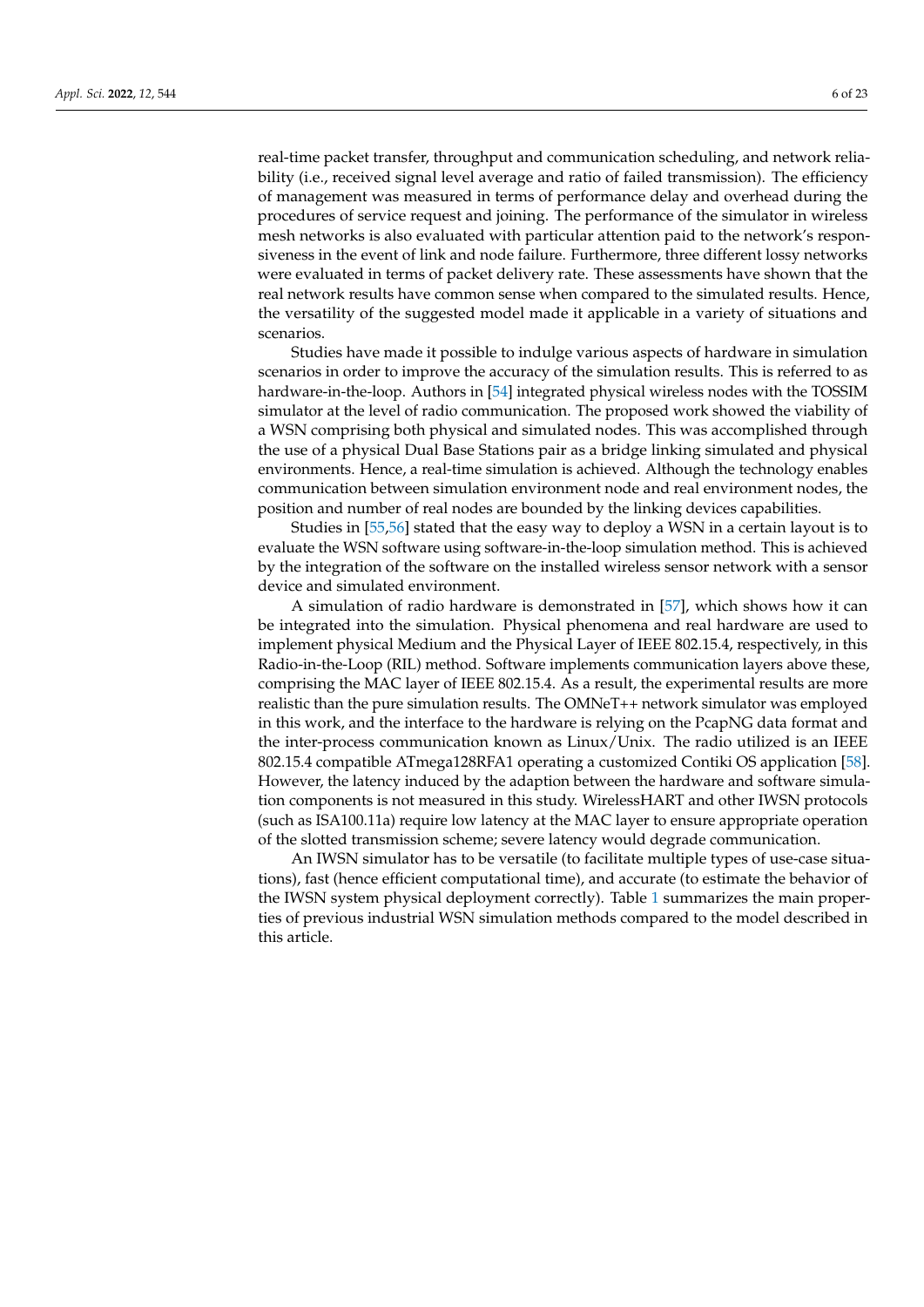| Reference of<br><b>IWSN</b><br>Simulator                      | <b>Objective of Work</b>                                               | Wireless<br>Standard                  | External Interface Implementation,<br>Network Management,<br><b>Communication Stack</b>                                                                 | <b>Metrics of Evaluation</b>                                                               |
|---------------------------------------------------------------|------------------------------------------------------------------------|---------------------------------------|---------------------------------------------------------------------------------------------------------------------------------------------------------|--------------------------------------------------------------------------------------------|
| $[37]$                                                        | Security                                                               | WirelessHART                          | Network Manager, Complete Stack<br>of WirelessHART                                                                                                      | Rate of successful<br>transmitted data<br>collection at the presence<br>of security attack |
| $[39]$                                                        | Link failure impact<br>on industrial process                           | WirelessHART                          | Network Manager with fixed<br>allocated resource, full stack of<br>WirelessHART, the challenge<br>problem known as Tennessee<br>Eastman Process Control | Imperfect wireless links<br>with process parameter<br>variation                            |
| $[42]$                                                        | <b>IWSN</b> protocols<br>simulation<br>Comparison                      | ZigBee,<br>WirelessHART<br>ISA100.11a | MAC and PHY layers, basic layer<br>application                                                                                                          | RF signal level, energy<br>consumption,<br>communication statistics                        |
| $[43]$                                                        | Energy consumption<br>based-WSN<br>Optimization                        | WirelessHART,<br>ISA100.11a           | MAC, PHY layers                                                                                                                                         | Energy consumption<br>based-Network lifetime                                               |
| $[47]$                                                        | Energy consumption<br>based mathematical<br>model                      | IEEE 802.15.4                         | Not applicable                                                                                                                                          | Consumption rate of<br>energy                                                              |
| $[48]$                                                        | Load processing<br>impact on<br>communication                          | IEEE 802.15.4                         | PAN coordinator and IEEE 802.15.4<br>stack                                                                                                              | Network delay and CPU<br>load performance                                                  |
| $[53]$                                                        | Discussing Signal<br>quality on the<br>deployment of IWSN.             | WirelessHART,<br>ISA100.11a           | Not applicable                                                                                                                                          | Quality of RF signal                                                                       |
| $[24]$                                                        | WirelessHART<br>network simulation                                     | WirelessHART                          | Network Manager, full<br>WirelessHART stack                                                                                                             | Energy consumption,<br>reliability, PDR,<br>management overhead                            |
| $[54]$                                                        | Testbed based HIL<br>simulation                                        | IEEE 802.15.4                         | Network management, TinyOS<br>stack                                                                                                                     | Consumption of energy                                                                      |
| $[57]$                                                        | Hardware and<br>simulation<br>integration at RF<br>level               | IEEE 802.15.4                         | Application model, MAC, Physical<br>layers                                                                                                              | Strength of signal                                                                         |
| The proposed<br>fault tolerance<br>based multipath<br>routing | Implementation of<br>Multipath routing on<br>WirelessHART<br>simulator | WirelessHART                          | Existing Network Manager, full<br>WirelessHART stack                                                                                                    | Average latency, lifetime,<br>packet delivery ratio                                        |

<span id="page-6-1"></span>

|  |  |  |  |  | Table 1. Existing IWSN simulation Methods. |
|--|--|--|--|--|--------------------------------------------|
|--|--|--|--|--|--------------------------------------------|

# <span id="page-6-0"></span>**3. Methodology and System Model**

This section illustrates the network deployment mechanisms and network planning procedures for ensuring transmission reliability in WirelessHART networks. Furthermore, the simulation setup is also described in this section.

# *3.1. Graph Routing in WirelessHART*

The WirelessHART standard specifies three categories of graph routing for accomplishing various transmission purposes: broadcast, uplink, and downlink. The broadcast graph is used to send general messages from the gateway to each node in the network. Each field device's data is uploaded to the gateway using the uplink graph. Finally, the gateway uses the downlink graph to transmit unicast data to unique field devices. The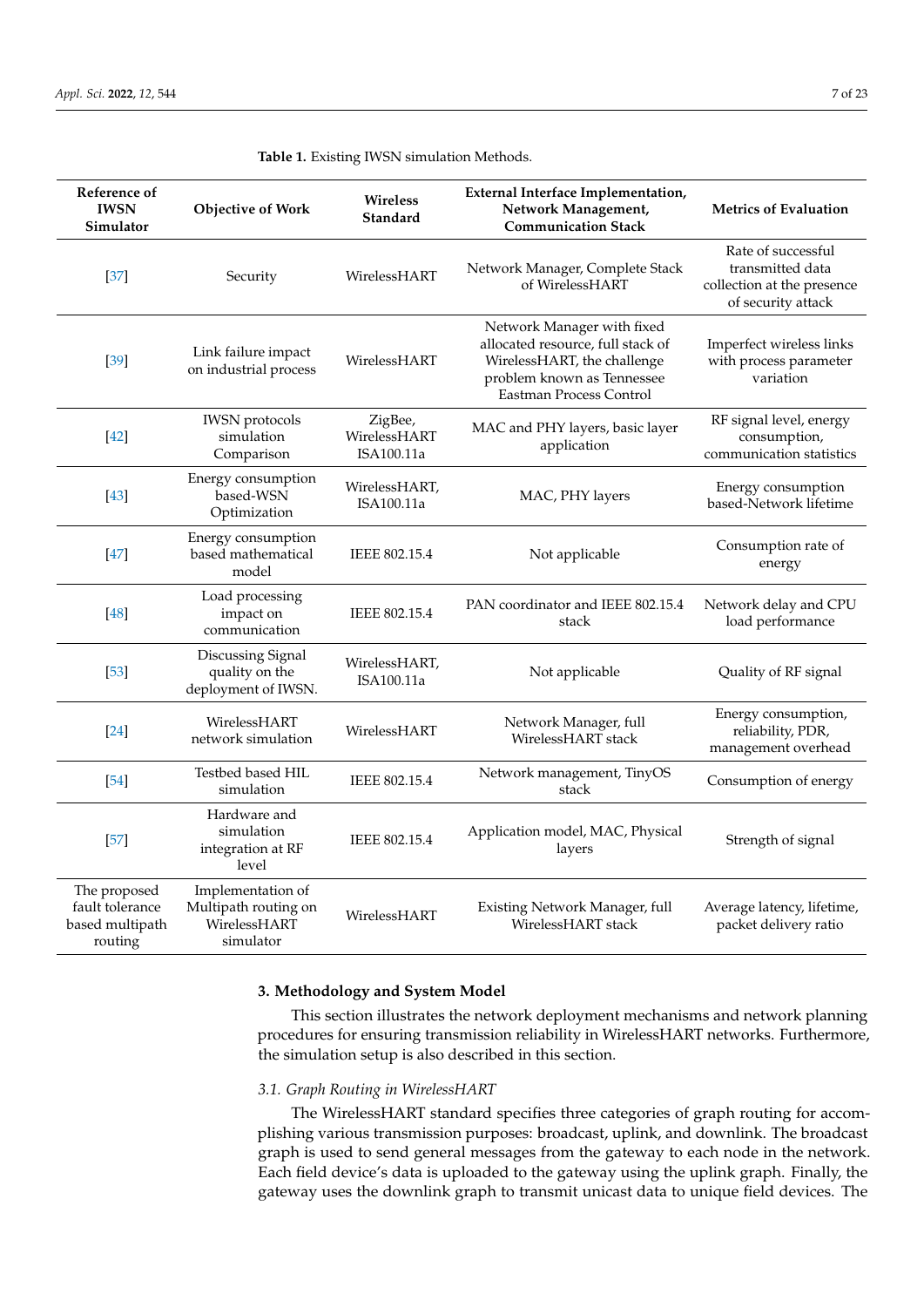network manager creates and updates all these routing graphs, which are then downloaded to each node.

Figure [2](#page-7-0) demonstrates an example of graph routing in WirelessHART mesh networks namely broadcast (*GB*), uplink (*GU*), and downlink (*G<sup>d</sup>* ) graphs. Each of the routing graph topologies consists of four nodes, two access points (AP1 and AP2), and one gateway (GW). The arrows in Figure [2](#page-7-0) represent the hops in the routing direction, from source to destination, where the message will be forwarded.

<span id="page-7-0"></span>

**Figure 2.** An example of the broadcast graph (*GB*) (**a**), uplink graph (*GU*) (**b**), and downlink graph  $(G_d)$  (**c**).

#### *3.2. Network Planning Procedures*

Considering the industrial factory layout, the norm is to have the machines located in predefined positions. Since field devices are connected to machines in an industrial factory, their locations are considered fixed. As a result, the focus in this work is to ensure that all field devices are reliably connected by positioning gateways, access points, and routers in the right places. Without loss of generality, it is assumed that an industrial factory usually has dimensions of W meters by L meters in the form of a square or rectangular layout. The field devices represented by the red squares are arranged within the factory, as shown in Figure [3a](#page-8-0).

The first phase in network planning is gridding the factory environment into multipath triangular cells. If required, a router should be deployed on each vertex edge in Figure [3b](#page-8-0). To ensure compatibility, each triangular cell's edge length should not exceed the specific transmission range of the WirelessHART standard, i.e., a single transmission link hop is represented by one vertex edge.

The second phase is to coordinate the access points. They are placed in a position based on the least total hops to the field devices in the layout of the factory. It is performed by calculating the shortest hops between any field device and any vertex. The position of the access point can be defined in this manner, as shown in Figure [4a](#page-8-1). For simplicity, we show one access point at the center of the network layout located at the same distance of each field device. The gateway is connected to the access point through cables; therefore, locating it is relatively less constrained.

In phase three of network planning, routes between field devices and access points are planned. The routing protocol is known to detect the highly suitable router subset of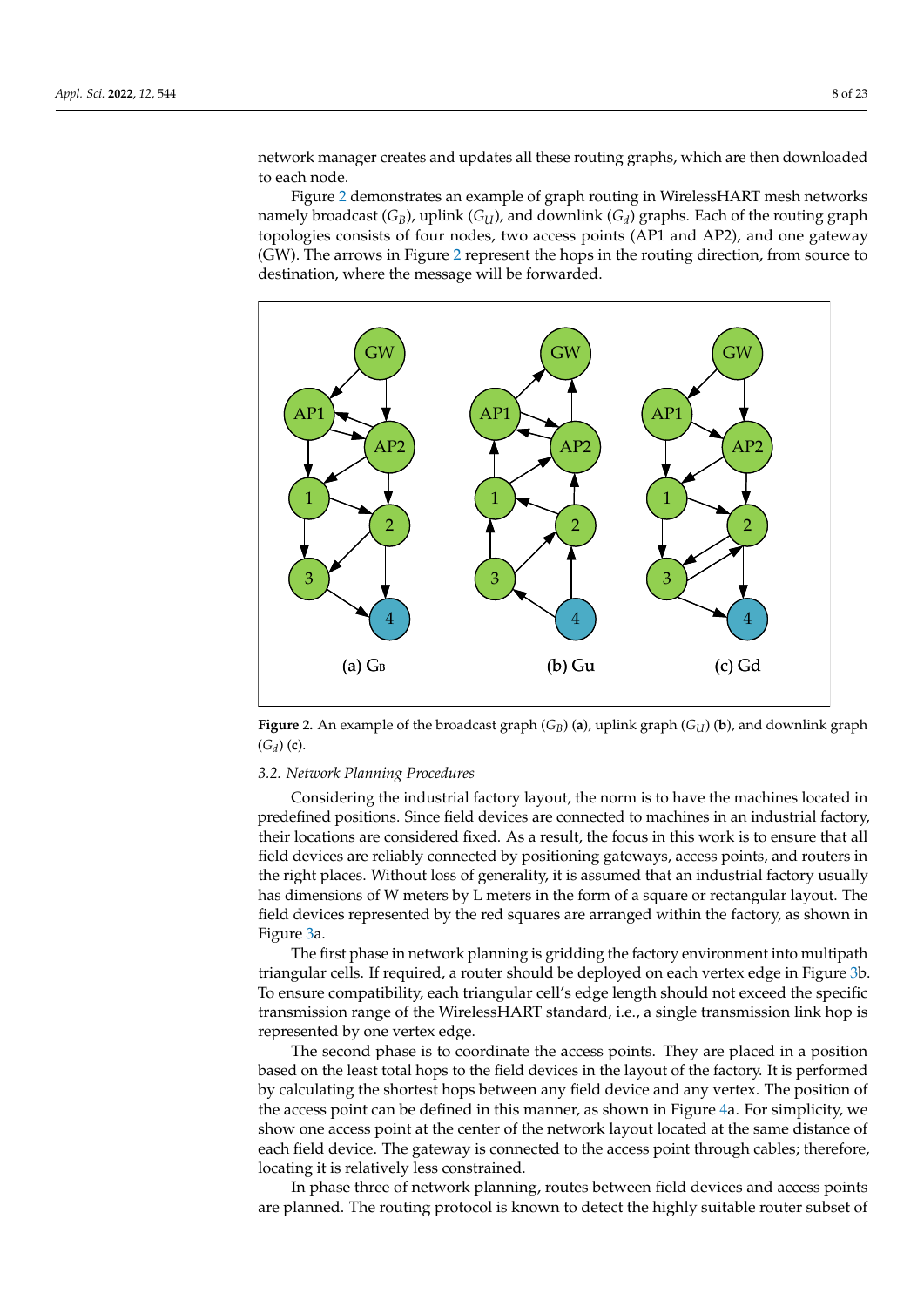all routers in the network to link field devices to access points. In contrast, the process of network planning works differently when determining the required routers is done first and then deploying them wherever needed. This paper considers the principle of multipath routing, which employs the principle of a shortest path with least routers and shortest hops to create a network planning algorithm as shown by the Algorithm of multipath routing protocol. The access points are connected to the gateway on a wired basis, therefore the placement of the gateway in the network is not a constraint. Figure [4b](#page-8-1) shows the deployment of the routers along the paths extended between the field devices and the access point. Table [2](#page-9-0) provides the variables used in this paper along with their notations.

<span id="page-8-0"></span>

**Figure 3.** (**a**) Original layout of factory, (**b**) Phase 1: forming multipath triangular cells grid.

<span id="page-8-1"></span>

**Figure 4.** (**a**) Phase 2: place access point, (**b**) Phase 3: plan routes and place the routers.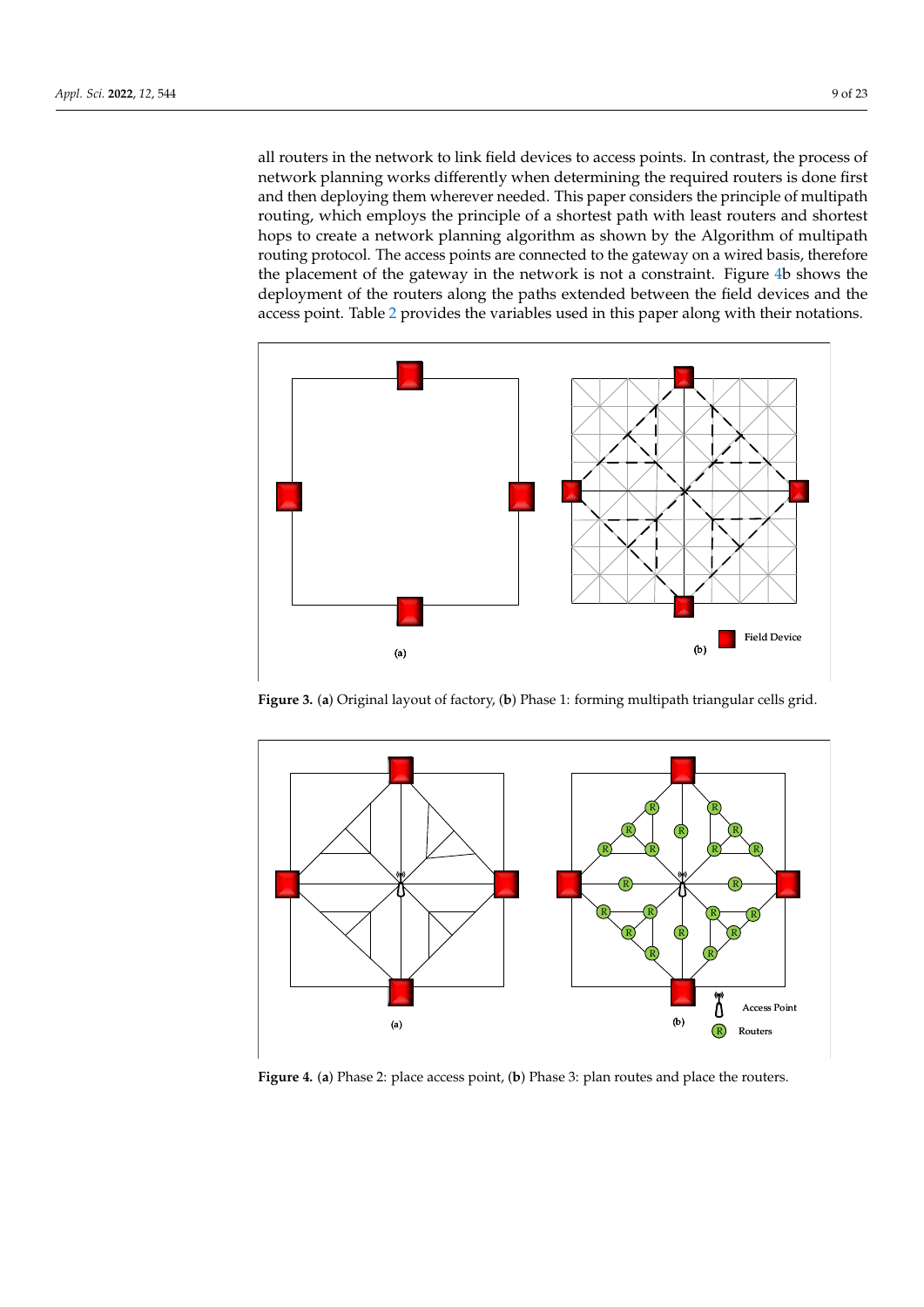*G* Graph routing *V* Set of Nodes *E* Set of Edges GW Gateway *A*1, *A*<sup>2</sup> Access Points  $AP$  (*A*<sub>1</sub>, *A*<sub>2</sub>) *T* Edge length of each triangular cell N<sub>R</sub> Routers subset

Position of field device

<span id="page-9-0"></span>**Table 2.** Variables and symbols notations

#### <span id="page-9-1"></span>*3.3. Network Deployment Structures*

 $(X_i, Y_i)$ 

N<sub>D</sub> Field Devices

N*<sup>V</sup>* Number of Vertices

The primary method for meeting the routing reliability requirements is to find appropriate WirelessHART mesh network deployment structures. We use the developed structure in Figure [2](#page-7-0) as an example. The figure indicates the possibility of obtaining a reliable network layout to guarantee transmission reliability by overlapping three separate routing graphs and ignoring the connection directions, as shown in Figure [5.](#page-10-0) One can see that there are more than three paths, while nodes 5 and 4 are only used for backup. The gateway is represented by node 9, and the access points AP1 and AP2 are represented by nodes 7 and 6, respectively. The multipath structure conveys the data through three different paths. Thus, between the gateway and the sink node, at least three different routes exist. For instance, when considering the paths from the gateway to Node 1, there are three redundant routes,  $(9 \rightarrow 7 \rightarrow 3 \rightarrow 1)$ ,  $(9 \rightarrow 8 \rightarrow 1)$ , and  $(9 \rightarrow 6 \rightarrow 2 \rightarrow 1)$ . Nodes 5 and 4 are backup nodes that hold the same set of data being forwarded by the access points to the successive nodes. The data is being momentary stored in the case of any data interruption in the main route. As seen in Figure [5,](#page-10-0) there are two types of routes, represented by solid and dashed lines. The solid line represents a default path (DP) from a specific node, while the dashed line represents an alternative path (AP) from the previous node. Usually, the main node has the tendency to receive the data forwarded through the default path.

*H*(*a*, *b*) Shortest number of hops between nodes *a* and *b*

There are other methods to build the WirelessHART's mesh network besides the above structure. The authors in [\[52\]](#page-21-23) proposed triangle and square structures that can also produce reliable transmission. Each node in the triangle-based network structure gets two degrees of incoming and outgoing communication. As a result, a minimum of three separate paths that exist between the gateway and each node are formed. On the other hand, every node in the square structure has three outgoing and incoming communication degrees. As a result, there are four possible routes between the gateway and each node. In this article, we constructed the network with more focus on the triangle-based network structure.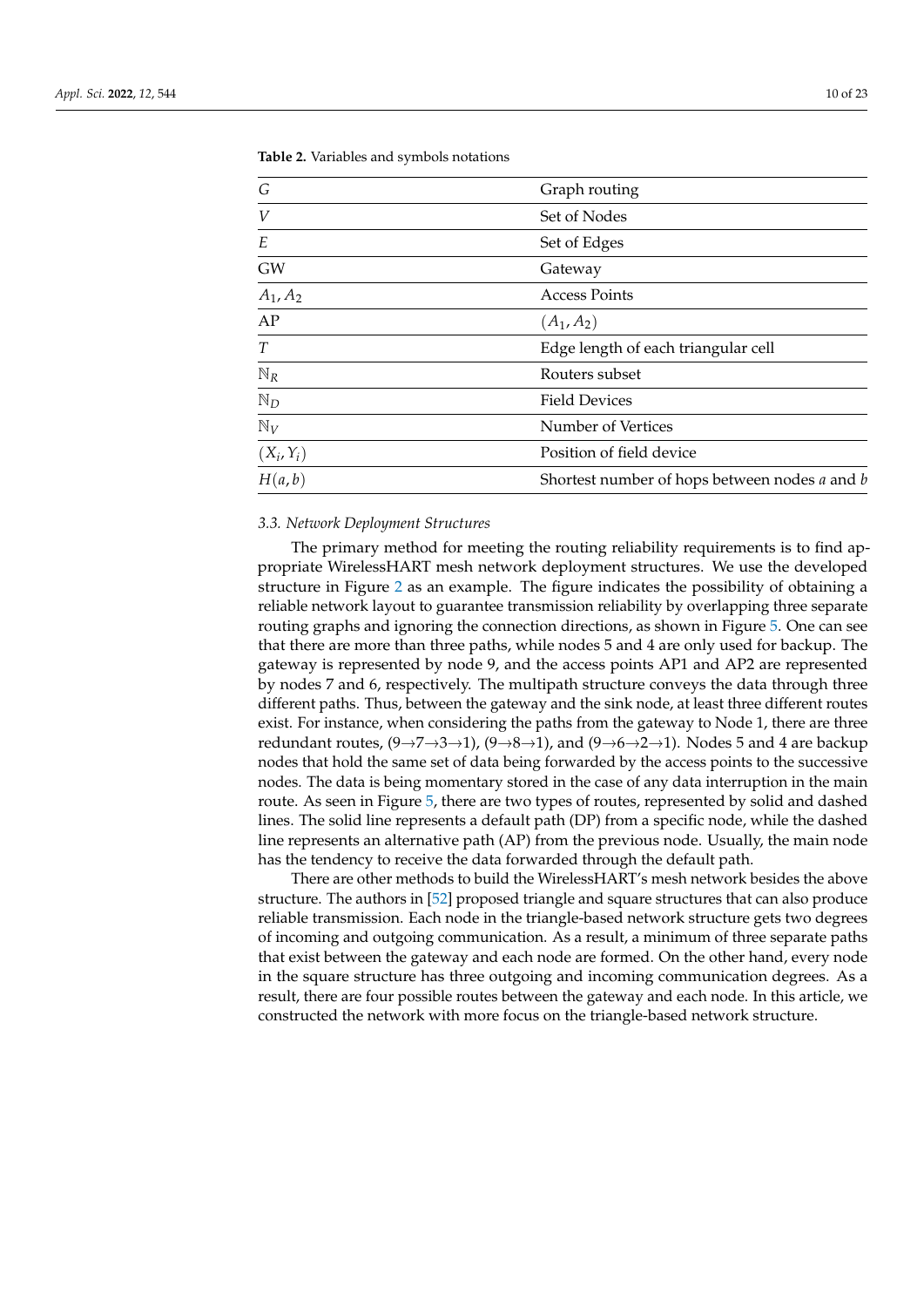<span id="page-10-0"></span>

**Figure 5.** Proposed network structure of the deployment.

#### *3.4. Simulation Setup*

The simulations are performed on NS-2 with the WirelessHART simulator [\[24\]](#page-20-23), which was validated by comparing it to existing WirelessHART networks [\[8](#page-20-7)[,24\]](#page-20-23). The simulation parameters are similar to those mentioned in the literature for IWSN monitoring applications that use WH. The network manager polls the type of battery and presents the predicted lifetime of the battery from nodes using the energy model [\[8\]](#page-20-7) and simulator changes [\[26\]](#page-20-25). The battery lifetime in the WirelessHART standard is expressed in form of an integer that represents days. This value keeps decreasing as the simulation continues running. As the industrial WSNs are sensitive to variable wireless channel circumstances, a generic route loss model is included for RSL estimation (two-ray ground-reflection) with a power transmission of 0 dBm and a maximum contact range of 40 m [\[24\]](#page-20-23). On the physical layer, there is a probability model for packet loss for indoor layouts that uses the same transceiver family as the energy model [\[59\]](#page-22-2). Kunzel et al. added the alarm path down command to the application layer so that nodes can report broken connections with neighbors to the network when a keep-alive message is not exchanged between linked nodes after a particular period of time  $[26]$ . We also used the adaptation proposed by  $[4]$ , which tweaked the simulator to calculate the percentage of reliable nodes (PRN) in the uplink graph and test PDR and average latency by tracking the utmost frame number snippet that may be found in wirelessHART's network layer. One gateway was placed in the edge of a 20  $\times$  20 m field, with two access points located 7 m in the left and 7 m to the gateway's right side. The rest of the nodes are planned in organized pathways contracting multipath routing as in our proposed model. Wired and reliable links between the access points and the gateway are considered [\[60\]](#page-22-3). The nodes are assigned to numbers based on their distance from the gateway. According to [\[4\]](#page-20-3), 50% of the nodes were powered by industrial-standard batteries (3.6 V, 17 Ah) while the other 50% of the nodes were line powered. Table [3](#page-11-0) shows the NS-2 simulation parameters.

Each simulation begins with the gateway and access points start-up. According to the topology's sequence number, after 5 min the first node is activated and followed by the rest of the nodes each i minute time interval. Listening to the channel for advertising packets by a node from its default parent (DP) happens before joining the operation. After entering, it demands bandwidth from the network manager, receives configurations (links and routes), and begins transmitting sensor measurements to the gateway over a 32-s cycle. Every 15 min, health reports are submitted, and the network manager performs a battery life polls each 1-min time interval. This routine of management is run every 10 min or when a new device enters the network. Simulation parameters used in [\[24,](#page-20-23)[26\]](#page-20-25) are considered in this simulation.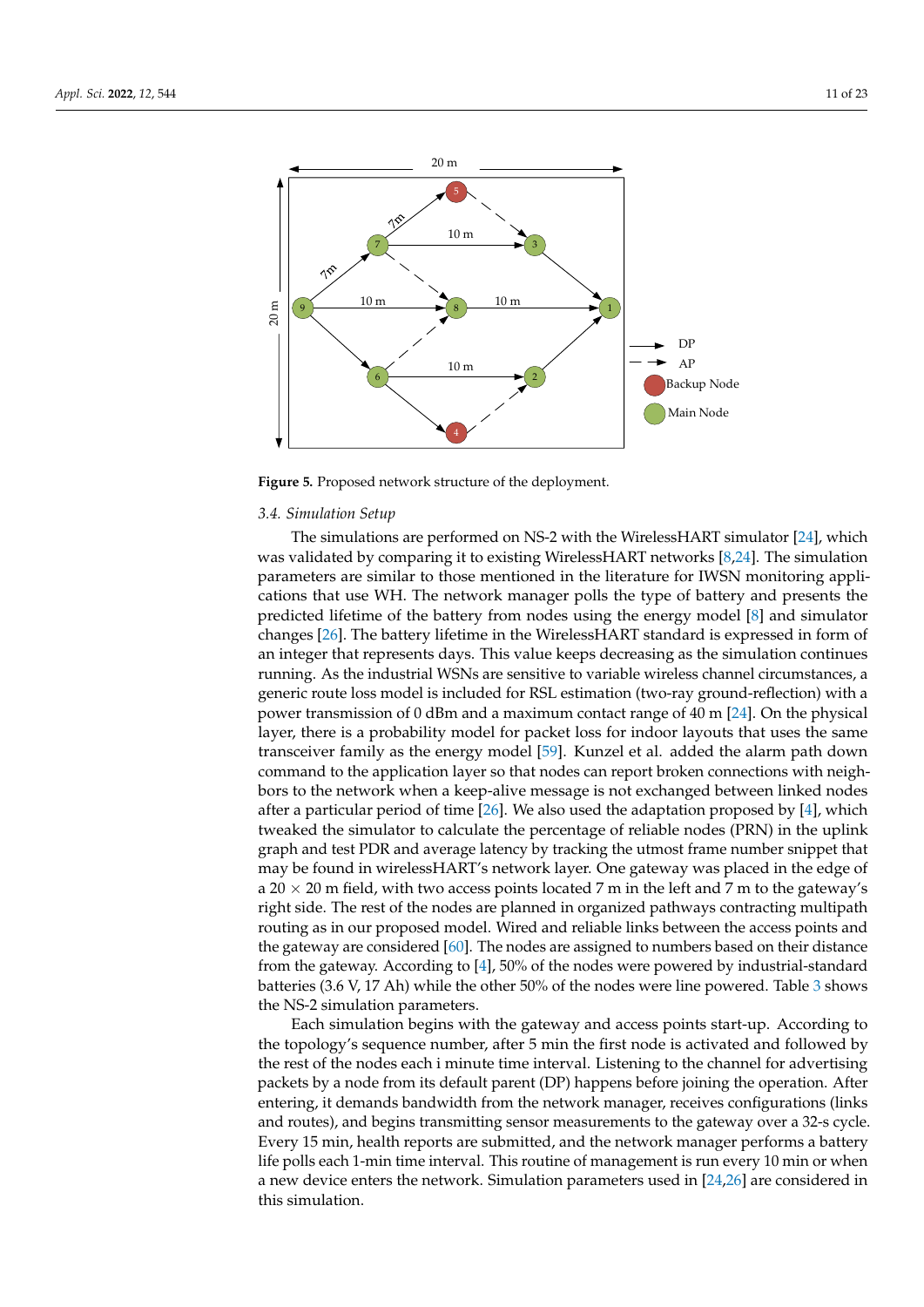| <b>Algorithm 1:</b> Algorithm of Multipath Routing Protocol (MPR).                                                                                 |  |
|----------------------------------------------------------------------------------------------------------------------------------------------------|--|
| Input: Dimension of factory: W meters L meters; Location                                                                                           |  |
| $(X_i, Y_i)$ of all field devices, $i \in \mathbb{N}_D$ ; T triangle cells edge length.                                                            |  |
| <b>Output:</b> Set of multipath routers $\mathbb{N}_R$ with their positions $(X_j, Y_j)$ , $j \in \mathbb{N}_R$                                    |  |
| 1: convert the factory area into grid of T length edge triangle cells, and obtain the positions                                                    |  |
| $(X_v, Y_v)$ of each vertex $v, v \in \mathbb{N}_V$ .                                                                                              |  |
| 2: <b>Calculate:</b> the least link H number $(a, b)$ between two random nodes, $a, b \in \mathbb{N}_V U \mathbb{N}_D$                             |  |
| $\sum_{i=1}^{N_D} H(i, j)$ to represent the location<br>3: Figure out the vertices that satisfies<br>argmin<br>$j \in \mathbb{N}_V$ and $H(j,1)=1$ |  |
| of access point number one A1                                                                                                                      |  |
| <b>LOOP</b> Process                                                                                                                                |  |
| 4: for field device $I \in \mathbb{N}_D$ do                                                                                                        |  |
| Figure out the closest vertices of the two neighbors R1 and R2, where R1, $R2 \in \mathbb{N}_V$ .<br>5:                                            |  |
| In the first step, set Edge1= $(R1, R2)$ , Edge2= $(\emptyset, \emptyset)$ , and subset of planned routers                                         |  |
| $\mathbb{N}_{p}^{(1)} = \emptyset$ for <i>i</i> th field device.                                                                                   |  |
| while Edge1 $\neq AP$ , Edge2 $\neq AP$ do<br>6:                                                                                                   |  |
| Let $P1 = P2 = \infty$<br>7:                                                                                                                       |  |
| for Non-free Edge k, $k \in 1, 2$ do<br>8:                                                                                                         |  |
| Use the set of vertices $\mathbb{N}_V$ to figure out different vertex of $R_{3,k}$<br>9:                                                           |  |
| which satisfying the terms and conditions:                                                                                                         |  |
| TC1: H $(R_{3,k},$ Edgek(1)) = 1;<br>10:                                                                                                           |  |
| TC2: H $(R_{3,k},$ Edgek $(2)) = 1$ ;<br>11:                                                                                                       |  |
| TC3: $R_{3,k}$ = argmin $H(j, A1) + H(j, A2)$ .<br>12:                                                                                             |  |
| $j \in \mathbb{N}_V$ and $j \notin \mathbb{N}_R^{(i)}$                                                                                             |  |
| Then, count routing hops number from $R_{3,k}$ to access points A1 and A2,<br>13:                                                                  |  |
| i.e., Pk=H( $R_{3,k}$ , A1) + H( $R_{3,k}$ , A2).                                                                                                  |  |
| end for<br>14:                                                                                                                                     |  |
| 15:<br>if $P1 \leq P2$ then                                                                                                                        |  |
| $R_3=R_{3,1}$ , R1= Edge (1), and R2= Edge (2);<br>16:                                                                                             |  |
| 17:<br>else                                                                                                                                        |  |
| 18:<br>$R_3=R_{3,2}$ , R1= Edge (1), and R2= Edge (2);                                                                                             |  |
| end if<br>19:<br>$\mathbb{N}_R^{(i)} = \mathbb{N}_R^{(i)} \cup R3$                                                                                 |  |
| 20:<br>21:                                                                                                                                         |  |
| Edge1 = $(R1, R3)$ , Edge2 = $(R2, R3)$<br>end while<br>22:                                                                                        |  |
| $\mathbb{N}_R = \mathbb{N}_R \cup \mathbb{N}_R^{(i)}$<br>23:                                                                                       |  |
| 24: end for                                                                                                                                        |  |
| 25: return $\mathbb{N}_R$ with locations $(Xj, Yj), j \in \mathbb{N}_R$ .                                                                          |  |
|                                                                                                                                                    |  |

<span id="page-11-0"></span>**Table 3.** Parameters of NS-2 simulator.

| Parameter                                   | Value                  |
|---------------------------------------------|------------------------|
| Number of routers                           | Gateway, 2 APs         |
| Number of nodes                             | 8                      |
| Simulation area                             | $20 \times 20$         |
| Frequency band and channel                  | 2.4GHz, 11-26 channels |
| Data rate                                   | $250 \text{ kb/s}$     |
| Minimum superframe size (simulated network) | $200$ slot             |
| Sensing range                               | $\approx$ 20 m         |
| Path loss exponent                          | 2.0                    |
| Radio propagation model                     | Shadowing model        |
| <b>Battery Power</b>                        | 3.5 V, 17 Ah           |
| Reference distance                          | 1.0 <sub>m</sub>       |
| Mac retransmission                          | 3                      |
| Application traffic model                   | $\overline{2}$         |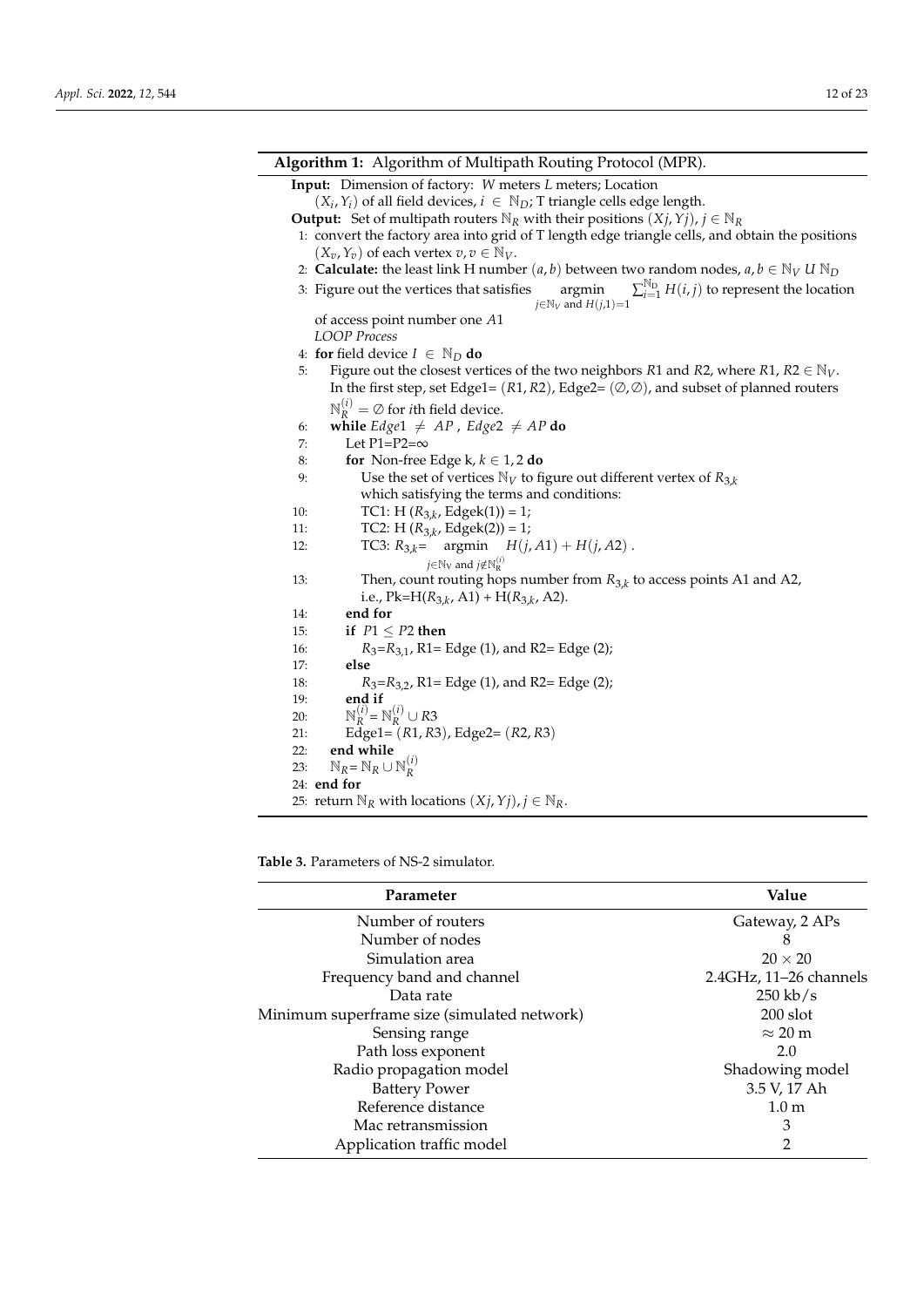#### *3.5. Fault Model*

The evaluation of MPR fault tolerance characteristics is done by simulating fault model in the wireless network. The fault model is mainly based on link failures, which lead to packet loss in the failing link. The data packet drops are simulated by introducing random link failures on different links in the MPR model for random periods of time. The link failure is introduced to the network in the primary and alternative pathways. This is performed in two ways. First, by referring to Figure [5](#page-10-0) the links joining nodes 8 to 1 on the primary path and 3 to 1 on the first alternative path are down at random times for random duration. Second, the link joining nodes 2 to 1 on the second alternative path is down for intermittent periods of time after the links in the primary path and the first alternative path are fault free. It is worth noting that any routing path is only usable if it is free of link failures. The evaluation parameters such as ANL, ENL, and PDR in the presence and absence of packet drops due to link faults are thoroughly discussed in Section [4.](#page-12-0)

## <span id="page-12-0"></span>**4. Results and Discussion**

In this section, the evaluation of the proposed modifications for the Kunzel [\[26\]](#page-20-25), Han [\[25\]](#page-20-24), and QLRR [\[4\]](#page-20-3) protocols are presented. The proposed multipath routing (MPR) model shown in Section [3.3](#page-9-1) was applied to Kunzel, Han, and QLRR algorithms to produce MPRKunzel, MPRHan, and MPRQLRR, respectively. The performance of the proposed model was compared with the original algorithm by evaluating average network latency (ANL), expected network lifetime (ENL), and packet delivery rate (PER). These three factors play essential roles in determining the reliability of IWSNs.

#### <span id="page-12-1"></span>*4.1. Average Network Latency (ANL)*

The evaluation of the proposed model was performed by comparing its performance with the three algorithms mentioned above. The gray boxplots in Figure [6](#page-13-0) depict the average network latency of the WirelessHART network simulated with the Han [\[25\]](#page-20-24) algorithm. The simulation was performed with the original Han network layout and the MPR proposed network topology, a fault tolerance-based model. It can be observed that implementing the MPR model with Han's algorithm has significantly improved the network performance by reducing the average network latency. The boxplots show approximate reductions of 1.25 s and 1 s in the median and mean ANL, respectively.

On the other hand, Kunzel's [\[26\]](#page-20-25) approach was developed using Q-Learning to build graph routes for WSANs which utilizes a centralized management scheme. They adapted a Q-learning algorithm that uses and adjusts agents' weights to reliably build graphs. In this work, the proposed MPR model was implemented on the original Kunzel algorithm. Thereafter, the performance was evaluated in terms of average network latency, as indicated in the blue boxplots in Figure [6.](#page-13-0) The proposed MPR model has led to a significant reduction in the average network latency. The boxplot depicts the median of ANL, which has decreased from 2.8 s to 1.2 s. Similarly, the mean of ANL was reduced from 2.8 s to 1.25 s. As a result, the performance of the Kunzel protocol has been improved with the implementation of the MPR model as the ANL was reduced by 1.6 s.

Q-Learning reliable routing (QLRR) [\[4\]](#page-20-3) creates a routing graph that is used by nodes to send data to a gateway. A weighted cost equation is used to select nodes and neighbors (graph edges) during the graph construction process. The green boxplots in Figure [6](#page-13-0) depict the ANL of the MPR model over QLRR and the ANL of the QLRR itself. One can see in Figure [6;](#page-13-0) the MPRQLRR method results in expediting the data delivery rate by reducing the ANL. The QLRR originally has a median and mean ANL of approximately 2.5 s, which were further reduced to 1.5 s when the MPR method is applied. In this regard, it can be said that MPR has improved the network performance as the average network latency is decreased by a factor of 1 s.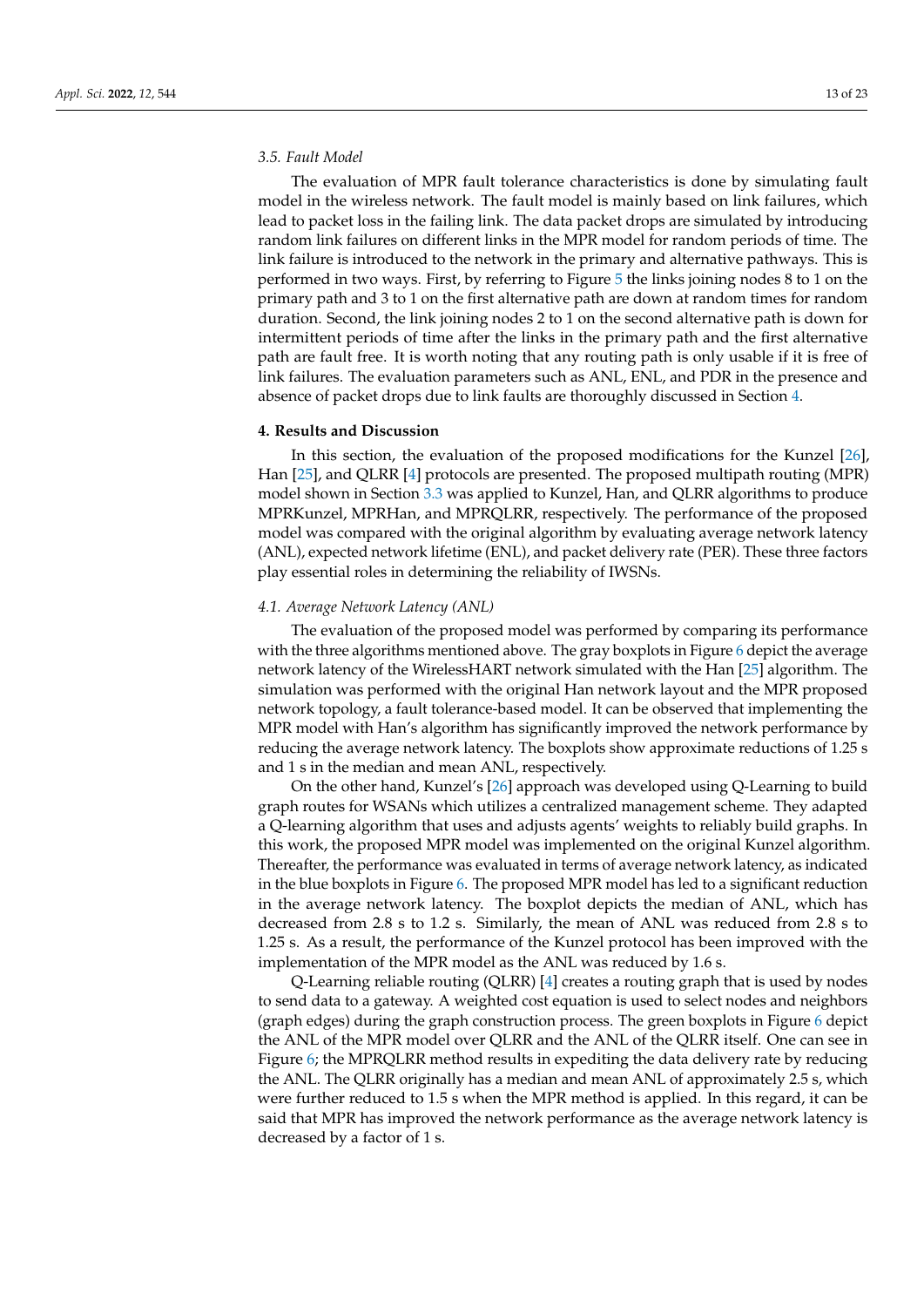<span id="page-13-0"></span>

**Figure 6.** Average Network Latency (ANL) performance comparison.

In summary, the model proposed in this study has improved the network latency of all the base algorithms. Among the three protocols, the MPRKunzel outperforms the other two algorithms by having the least average network latency. On the other hand, the MPRQLRR results in an ANL median of 1.6 s, which outperforms the MPRHan, whose ANL median is 1.8 s. In other words, the MPRHan has the worst performance than others, as observed in Figure [6.](#page-13-0)

## ANL with Packet Drop

Figure [7](#page-14-0) depicts the boxplot of the ANL when packet drops occur at different links of the MPR model. It can be observed that the proposed model is robust where the average network latency in all of the utilized algorithms was not very affected by the packet drop (PD). When the response is compared with the condition of no packet drop, the median and the mean of the data has no significant difference. Despite the small effect due to the packet drop, the ANL of the WSAN over the proposed MPR model still outperforms the original algorithm shown in Figure [6](#page-13-0) as elaborated in Section [4.1.](#page-12-1)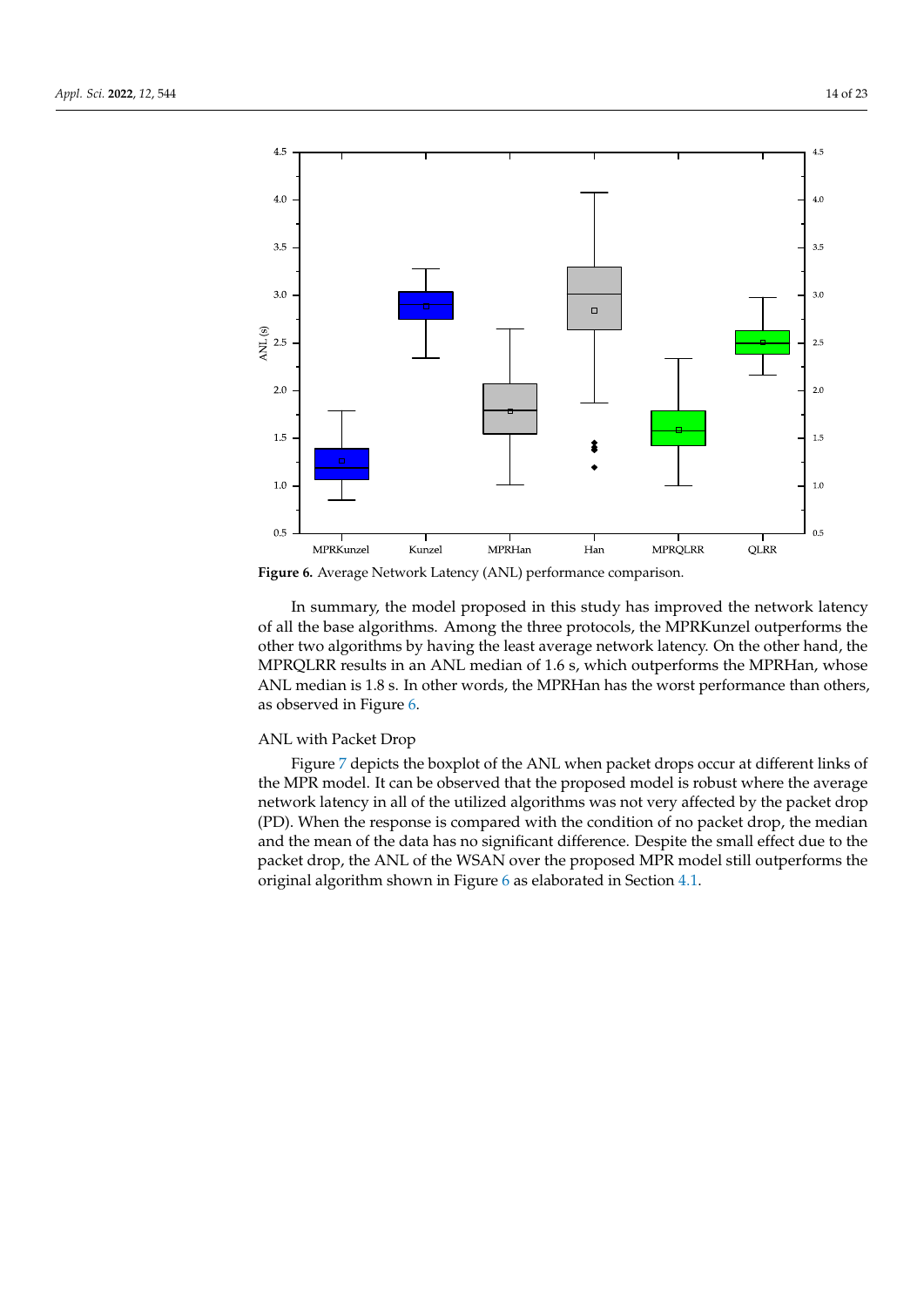<span id="page-14-0"></span>

**Figure 7.** ANL with and without packet drop.

# <span id="page-14-1"></span>*4.2. Expected Network Lifetime (ENL)*

The lifetime of a wireless network is a significant factor in establishing a highly efficient network. It can be enhanced by controlling the power consumption of the nodes. In this subsection, an ENL evaluation of the proposed MPR with the associated routing algorithms is performed. The gray boxplots of Figure [8](#page-15-0) show the expected network lifetime (ENL) of the simulation run using the WirelessHART simulator with Han [\[25\]](#page-20-24) and MPR-based Han algorithms. The collected data are originally based on the estimated number of days, which was converted to years for simplicity. It can be observed in Figure [8](#page-15-0) that implementing the proposed MPR model with Han and QLRR algorithms has drastically improved the network performance through increasing the expected network lifetime. As for the Han algorithm, the boxplot shows a vast increment of ENL mean, where MPRHan and Han have produced a mean of 10 years and 5.5 years, respectively.

Likewise, the Kunzel [\[26\]](#page-20-25) algorithm was further investigated with the association of MPR to evaluate the latter effect in terms of the expected network lifetime. The WirelessHART simulator was tested with the original Kunzel and the MPR-based Kunzel layouts, which in turn produced the expected network lifetime chart as depicted by the blue boxplots in Figure [8.](#page-15-0) One can see in the figure that the MPR model has enhanced the network lifetime expectation. Originally, running the WirelessHART simulator with the Kunzel algorithm led to an ENL mean of approximately 6.5 years. This number was significantly increased when MPR is used and has led to an increment of the ENL mean by 4 years. In other words, it can be observed from Figure [8](#page-15-0) that MPR-based Kunzel and Kunzel produced ENL mean values of 10.5 years and 6.5 years, respectively.

Moreover, the proposed model was further evaluated on the QLRR [\[4\]](#page-20-3) algorithm for the expected network lifetime factor. The MPR model has influenced the QLRR network in a way that led to increasing the ENL by a huge factor. This is observed from the green boxplots in Figure [8,](#page-15-0) where the original mean ENL of the QLRR algorithm was 5.6 years and then increased to 11 years as the MPR method was applied in the network. The MPR model outperforms the original network topology by more than two times the ENL median. In this context, it can be said that the proposed MPR model has significantly contributed to enhancing the network performance where the power consumption, in this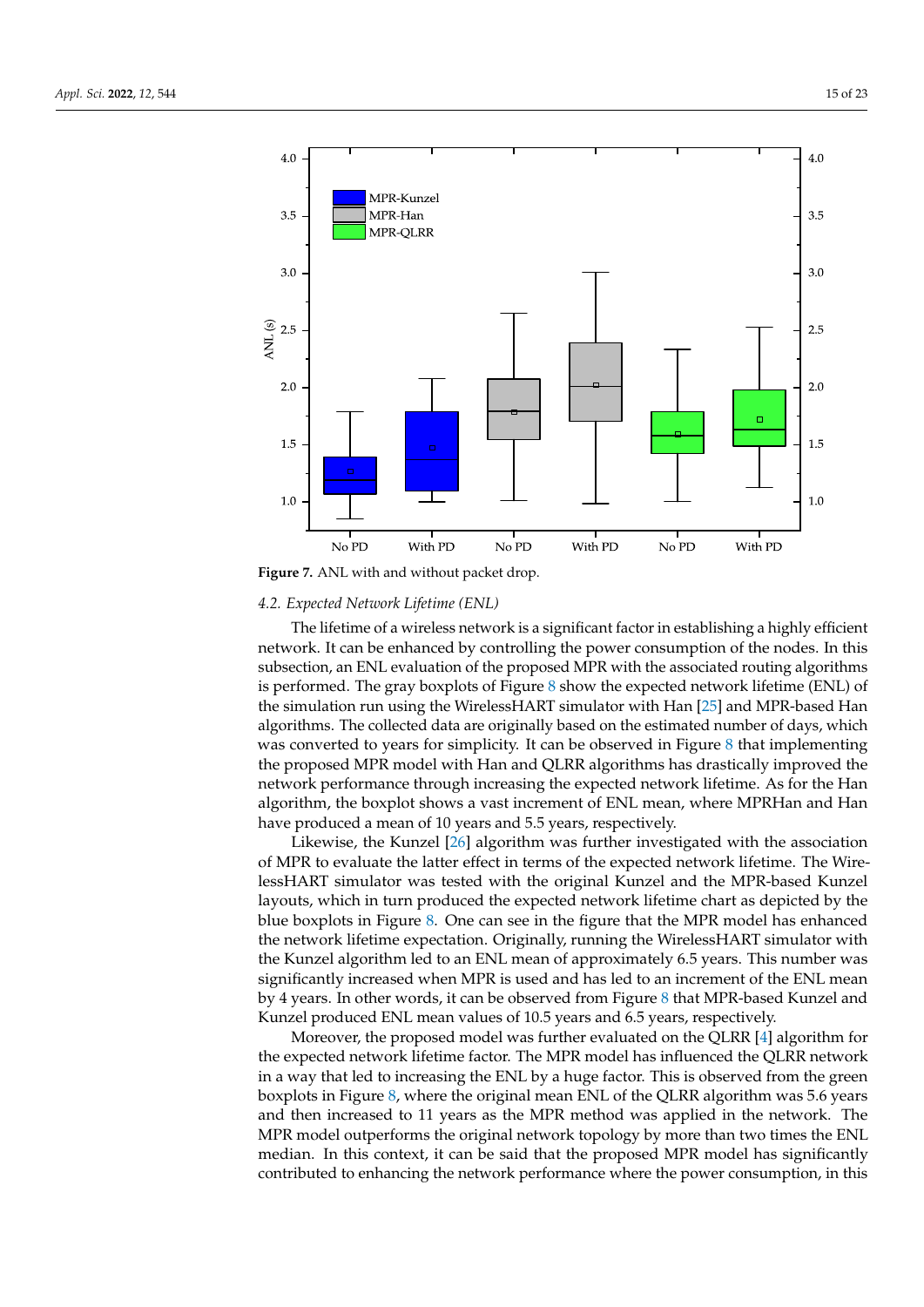case, is lessened, resulting in extending the nodes lifetime and hence increasing the factor of expected network lifetime.

<span id="page-15-0"></span>

**Figure 8.** Expected network lifetime (ENL) performance comparison.

The bottom line is that the proposed MPR method has enhanced the expected network lifetime of three algorithms. The overall improvement of the network lifetime, including the three selected algorithms, can be observed by looking at the MPR based boxplots in Figure [8.](#page-15-0) It can be clearly noted that the proposed MPR model has produced the highest ENL when it is implemented with the QLRR algorithm. The QLRR method outperforms other methods by having a mean ENL of 11 years when implemented over the proposed MPR method. To wrap up, network life is an essential measure in wireless networks. This study, in turn, proposed an MPR model that makes the state-of-the-art algorithms more effective and better performance.

## ENL with Packet Drop

Figure [9](#page-16-0) depicts the boxplot of the ENL when packet drops occur at different links of the MPR model. It can be observed that the proposed model is robust where ENL in all of the utilized algorithms was not very affected by the packet drop. When the response is compared with the situation of no packet drop, the average and the mean of the data is nearly the same. The MRPQLRR was the algorithm least affected by the packet drop where the mean ENL remains the same. Despite the small effect due to the packet drop, the ENL of the WSAN over the proposed MPR model still outperforms the original algorithms shown in Figure [8](#page-15-0) as discussed in Section [4.2.](#page-14-1)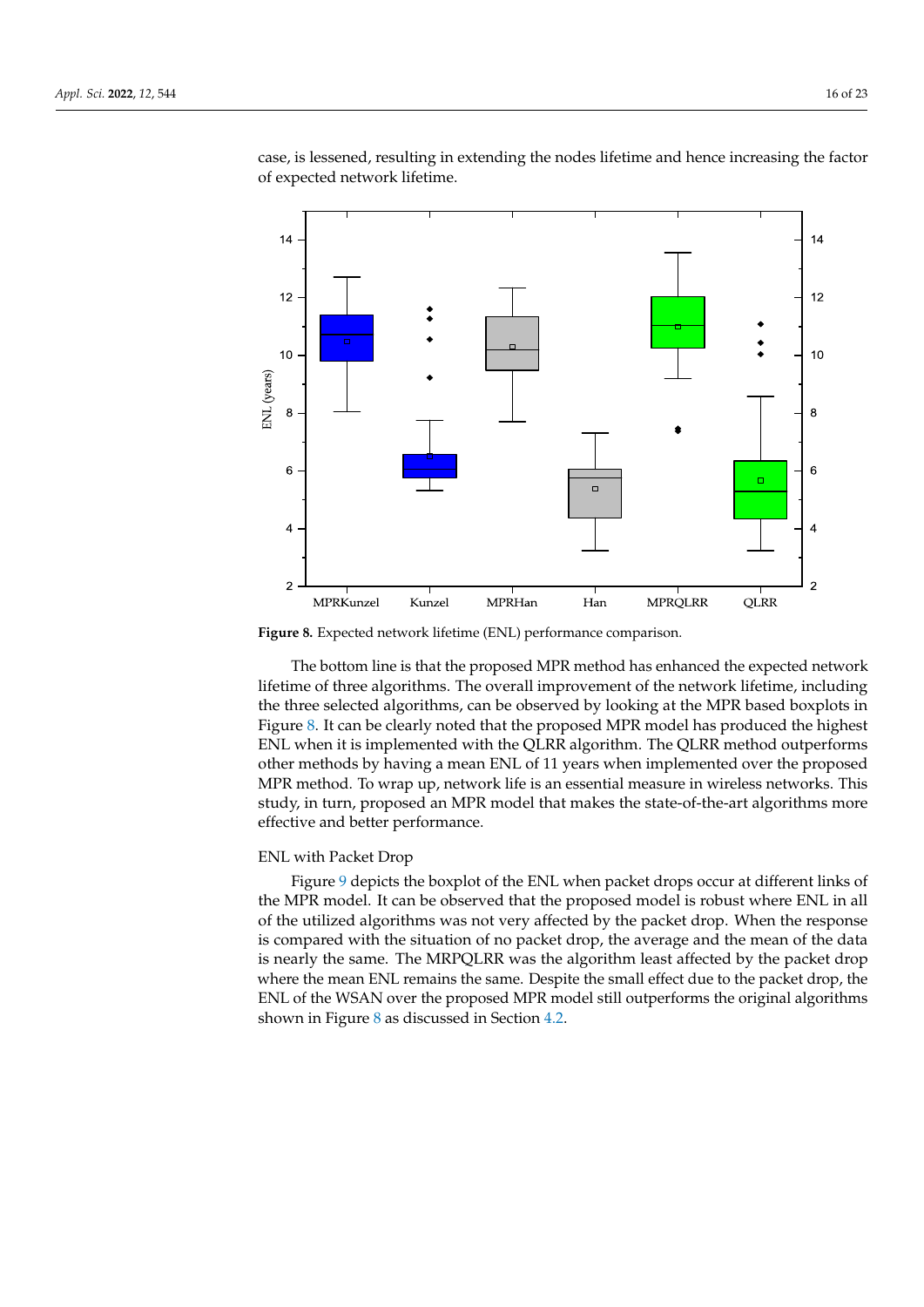<span id="page-16-0"></span>

**Figure 9.** ENL with and without packet drop.

# *4.3. Average Energy Consumption*

MPR has been proven to be efficient for minimizing the power consumption by choosing the location of the routers and reducing the transmission pathways between source and sink nodes. Having many unplanned nodes in the network decreases the efficiency of the network in terms of power consumption rate. The average energy consumption decreases when the packets are transmitted via multipath routes in which sensor nodes on alternative paths are not scheduled to consume energy for complying with the requirement of coverage and connectivity. Therefore, the developed MPR model has achieved better results in terms of energy consumption as compared to the other algorithms as the transmission is performed through the shortest path, which helps the other sensor nodes in the network preserve their energy. Figure [10](#page-16-1) shows the energy consumption of the MPR as compared to the algorithm associated with MPR itself. MPR consumes a lower energy amount as compared to the other algorithms used in the state of the art. Due to the low consumption rate of MPR, it significantly prolongs the IWSN lifetime.

<span id="page-16-1"></span>

**Figure 10.** Energy consumption performance comparison.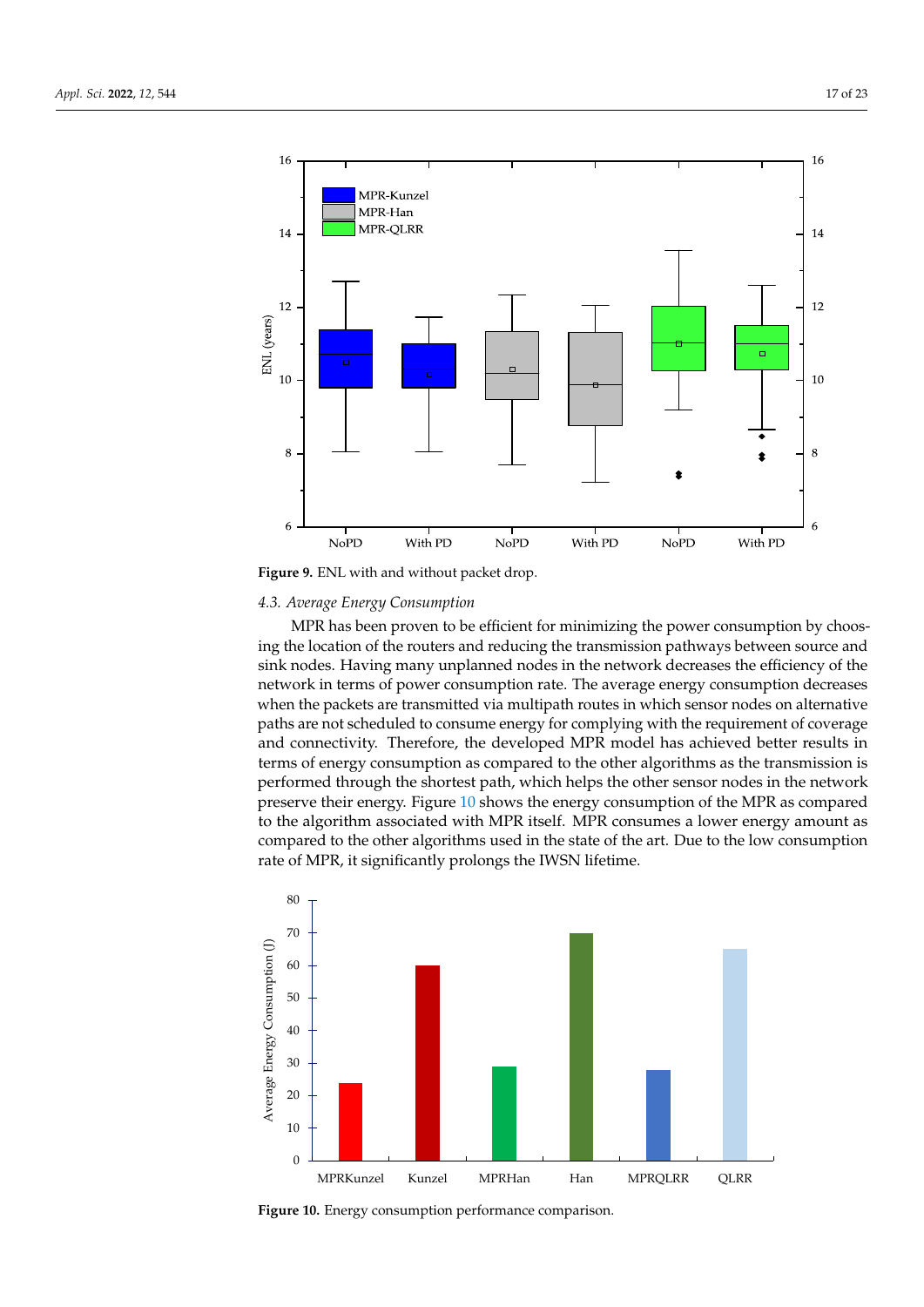#### <span id="page-17-0"></span>*4.4. Packet Delivery Ratio (PDR)*

One more critical factor to consider in this paper is the packet delivery ratio (PDR). The data collected from the simulation of the original protocols and the proposed MPR method were projected into boxplots and discussed accordingly.

Several repetitions of the simulation were performed using the Han [\[25\]](#page-20-24) algorithm with original topology and MPR-based topology to get statistics of PDR. Those statistics are depicted in blue boxplots in Figure [11.](#page-18-0) The proposed MPR method has shown a high rate of reliability when simulated with the Han algorithm. This reliability is expressed through the percentage of the packet delivery rate, as shown in Figure [11.](#page-18-0) A vast improvement was achieved when comparing the original PDR of the Han algorithm with MPR-based Han. The mean and median of PDR were enhanced by more than 3%, in which the PDR median of Han statistical results is 95.6% while the PDR median of MPRHan is 99.5%.

In the same context, the MPR model is tested on the Kunzel [\[26\]](#page-20-25) algorithm for evaluating the packet delivery rate. MPR model has shown an increment of the PDR by a remarkable factor. This can be observed in the blue boxplots in Figure [11,](#page-18-0) as the original median of the Kunzel algorithm was approximately 96.3% and was then increased to 99.2% as the MPR method was used in the network. The median and the mean of the Kunzel original statics are identical; however, the MPR-based Kunzel showed a slight difference between these two parameters. However, it can be seen that the proposed MPR model has significantly contributed to enhancing the network reliability where the packed delivery ratio was increased, resulting in enriching the nodes with the data required to keep the IWSN running sufficiently and reliably.

Similarly, the packet delivery ratio of the QLRR [\[4\]](#page-20-3) algorithm was evaluated over the original topology and MPR proposed topology. The result of the simulation can be observed in the green boxplots in Figure [11.](#page-18-0) The proposed MPR method has increased the rate of reliability when being simulated with the QLRR algorithm. The enhancement of reliability is achieved by increasing the packet delivery ratio, as shown in Figure [11.](#page-18-0) The improvement added to the network was significant when comparing the original PDR of the QLRR algorithm with MPR-based QLRR. An approximate PDR percentage of 4% was the enhancement added in the mean and median values. The PDR mean and median of QLRR statistical results are 94.8% and 95.2%, while the PDR mean and median of MPRQLRR are 99.2% and 99.5%, respectively.

In summary, the MPR model proposed in this study has improved the transmission reliability of the three utilized algorithms. When comparing the effectiveness of the MPR model in association with the state-of-the-art algorithms, it was found that MPRHan outperforms the other two algorithms by having the highest mean and median of PDR. On the other hand, the MPRQLRR showed a better performance than MPRKunzel in terms of mean and median values, as shown in Figure [11.](#page-18-0) In other words, the MPRKunzel algorithm has the worst performance, which recorded the lowest mean and median of 98.8% and 99.2%, respectively. This is because the Han algorithm builds graphs trying to reduce the number of hops from the gateway, which is easily achieved with the proposed MPR method.

#### PDR with Network Link Failures

Figure [12](#page-18-1) depicts the boxplot of the PDR when random link failures are introduced at different links of the MPR model. It can be observed that the proposed model is robust where the PDR in all of the utilized algorithms was not very affected by the packet drop. When the response is compared with the condition of no packet drop (PD), the average and the mean of the MPRKunzel and MPRQLRR data is nearly the same. Despite the small effect due to the packet drop, the PDR of the WSAN over the proposed MPR model still outperforms the original algorithms shown in Figure [11](#page-18-0) as discussed in Section [4.4.](#page-17-0)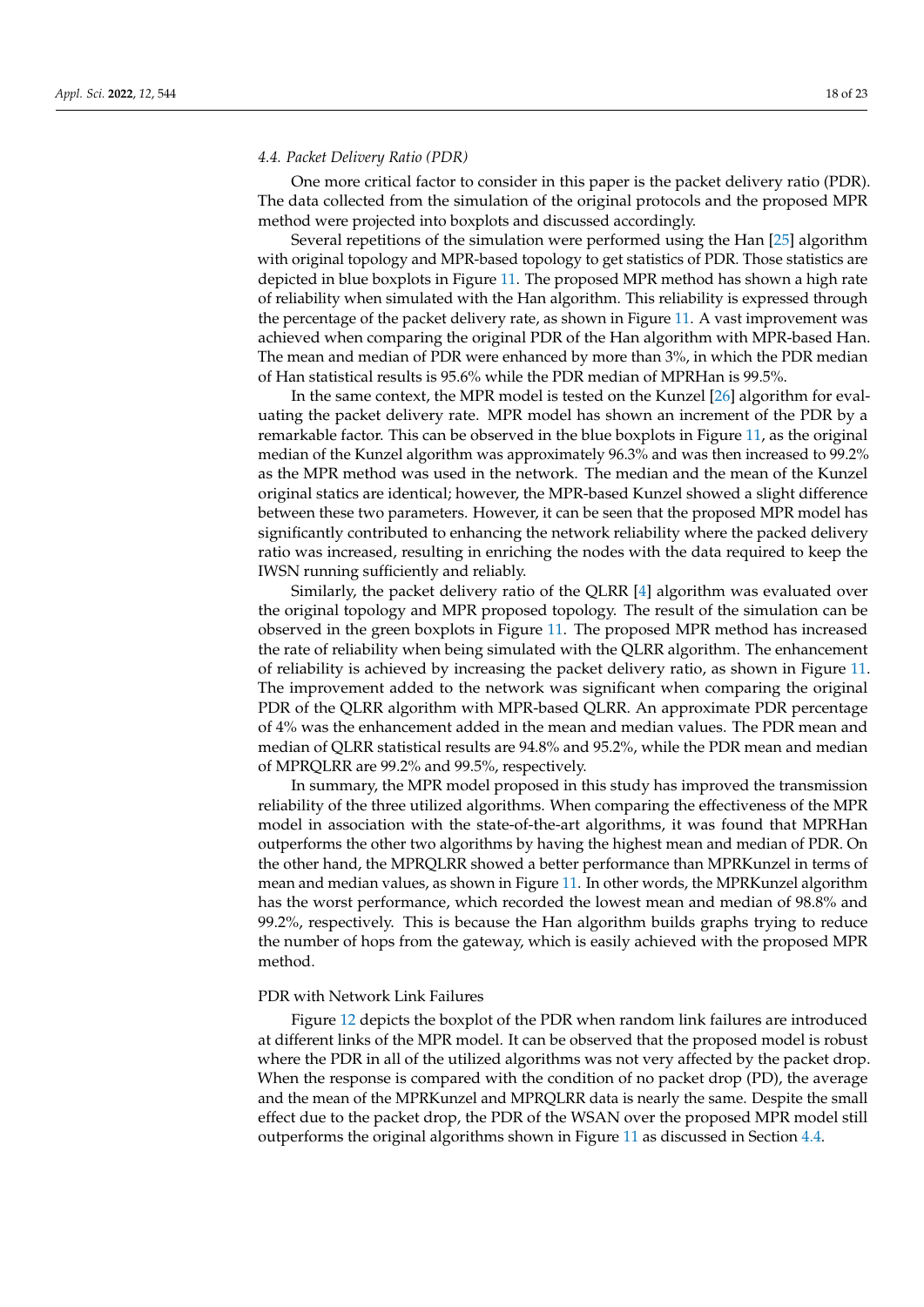<span id="page-18-0"></span>

**Figure 11.** Packet delivery ratio (PDR) performance comparison.

<span id="page-18-1"></span>

**Figure 12.** Packet delivery ratio (PDR) with and without packet drop.

## *4.5. Performance Assessments and Comparison*

The performance assessment and comparison with the state-of-the-art are presented in Table [4.](#page-19-1) It presents the comparison of the proposed MPR method with the literature regarding their route construction objectives, constructed graphs and routes, the definition of a primary path for each node, and the performance metrics used in the analyses. Because battery-powered devices dominate IWSNs, most algorithms try to extend the lifetime of the network. The latency and use of communication resource reductions are based on the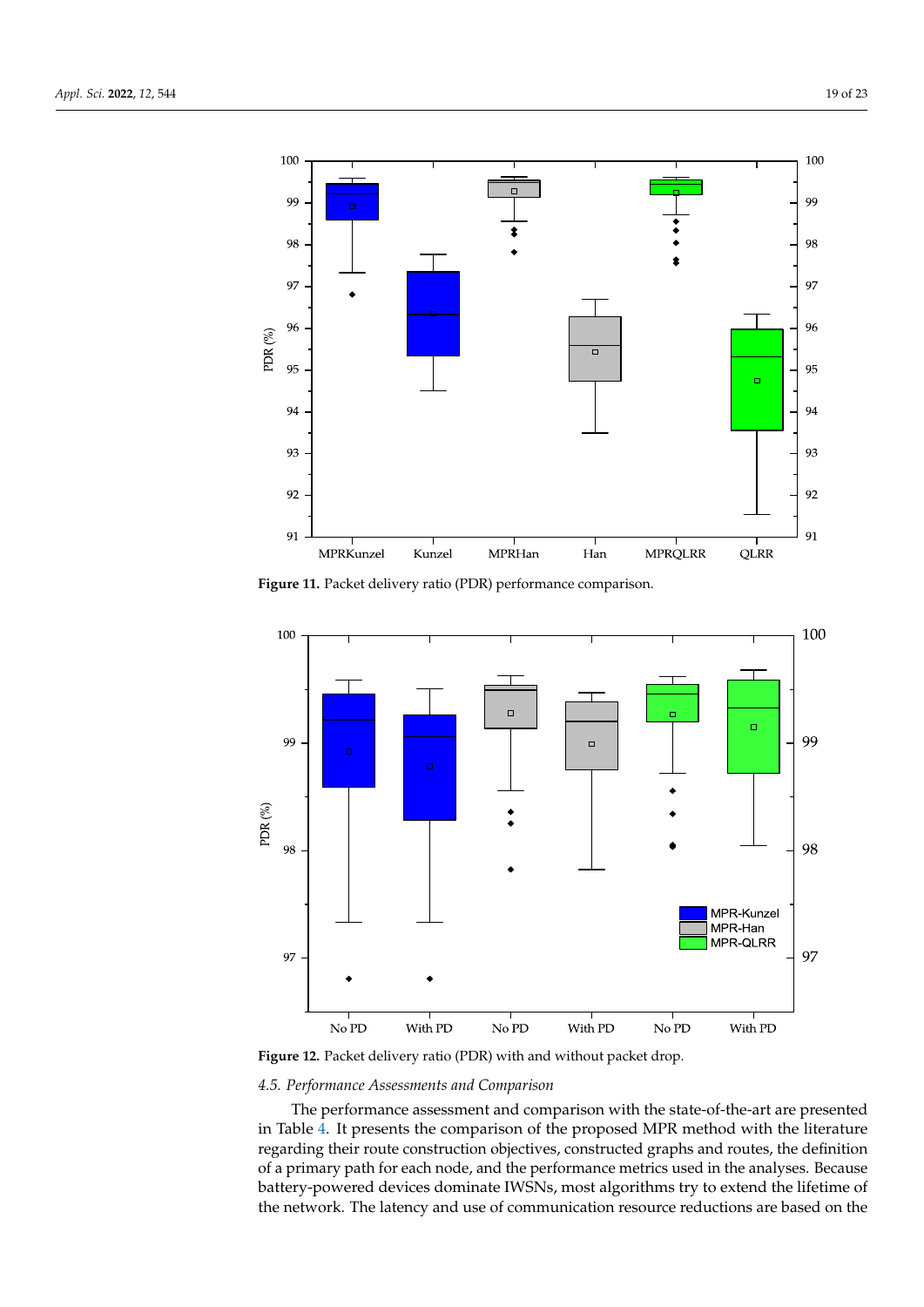definition criterion of the main route, which uses the degree (distance in hops) from the gateway. The metrics of performance evaluation are packet delivery ratio, network lifetime, latency, reliability, and graphs' average characteristics.

| Method                 | <b>Routes</b>                  | <b>Objectives</b>                                    | <b>Performance Metrics</b>                                                                                                                           | $PDR\%$ |
|------------------------|--------------------------------|------------------------------------------------------|------------------------------------------------------------------------------------------------------------------------------------------------------|---------|
| Han $[25]$             | Uplink, downlink,<br>broadcast | Lifetime, resource<br>usage                          | Latency; reliable nodes percentage; successful route<br>construction ratio.                                                                          | 95.5    |
| Kunzel [26]            | <b>Broadcast</b>               | Lifetime,<br>transmission errors                     | Graph's average and maximum number of hops;<br>battery-powered nodes' count; percentage of routing<br>nodes; percentage of reliable node percentage. | 96.3    |
| QLRR $[4]$             | Uplink                         | Reliability, network<br>performance                  | Average network latency (ANL); expected network<br>lifetime (ENL); percentage of routing nodes.                                                      | 95.4    |
| The Proposed<br>Method | Multipath                      | Reliability, network<br>latency, network<br>lifetime | Packed delivery rate; energy consumption-based<br>network lifetime; network performance based on<br>average network latency.                         | 99.5    |

<span id="page-19-1"></span>**Table 4.** Performance comparison of MPR with literature.

# <span id="page-19-0"></span>**5. Conclusions**

This article investigated industrial wireless mesh networks planning for featuring high reliability and low latency. In complying with WirelessHART network reliability requirements, we developed a multipath routing (MPR) model that builds three main pathways. Each path is composed of multiple nodes with a different number of hops. The MPR algorithm sets the priority of data transmission over the shortest path; however, the alternative paths are always there for tolerating any transmission errors. The MPR method was simulated with three different existing algorithms, where the simulations were conducted on a WirelessHART simulator considering IWSN applications. The results reveal significant reductions of the average network latency (ANL) in all algorithms as well as significant improvements of the expected network lifetime (ENL) and packet delivery ratio (PDR). Furthermore, the evaluation of MPR fault tolerance characteristics is done by introducing link failures to different links in the MPR model for random periods of time. The link failures are introduced to the network in the primary and alternative pathways. The method has demonstrated robustness, which showed a consistent performance that outperforms the original algorithms.

**Author Contributions:** Conceptualization, H.A.; methodology, H.A., F.A.H.; software, H.A.; validation, H.A., F.A.H., A.A., and I.I.; formal analysis, H.A., A.A., and I.I.; investigation, H.A., F.A.H.; resources, H.A., P.A.M.D.; data curation, H.A.; writing—original draft preparation, H.A.; writing review and editing, F.A.H., A.A.A., and P.A.M.D.; visualization, A.A., I.I.; supervision, F.A.H.; project administration, F.A.H.; funding acquisition, A.A.A. All authors have read and agreed to the published version of the manuscript.

**Funding:** This research was funded by Universiti Teknologi PETRONAS, Yayasan UTP Fundamental Research Grant Scheme (YUTP) cost centers 015LC0-045 and 015LC0-140.

**Institutional Review Board Statement:** Not applicable.

**Informed Consent Statement:** Not applicable.

**Data Availability Statement:** Not applicable.

**Acknowledgments:** The authors would like to thank the Department of Electrical and Electronics Engineering, Universiti Teknologi PETRONAS for their support.

**Conflicts of Interest:** The authors declare no conflict of interest.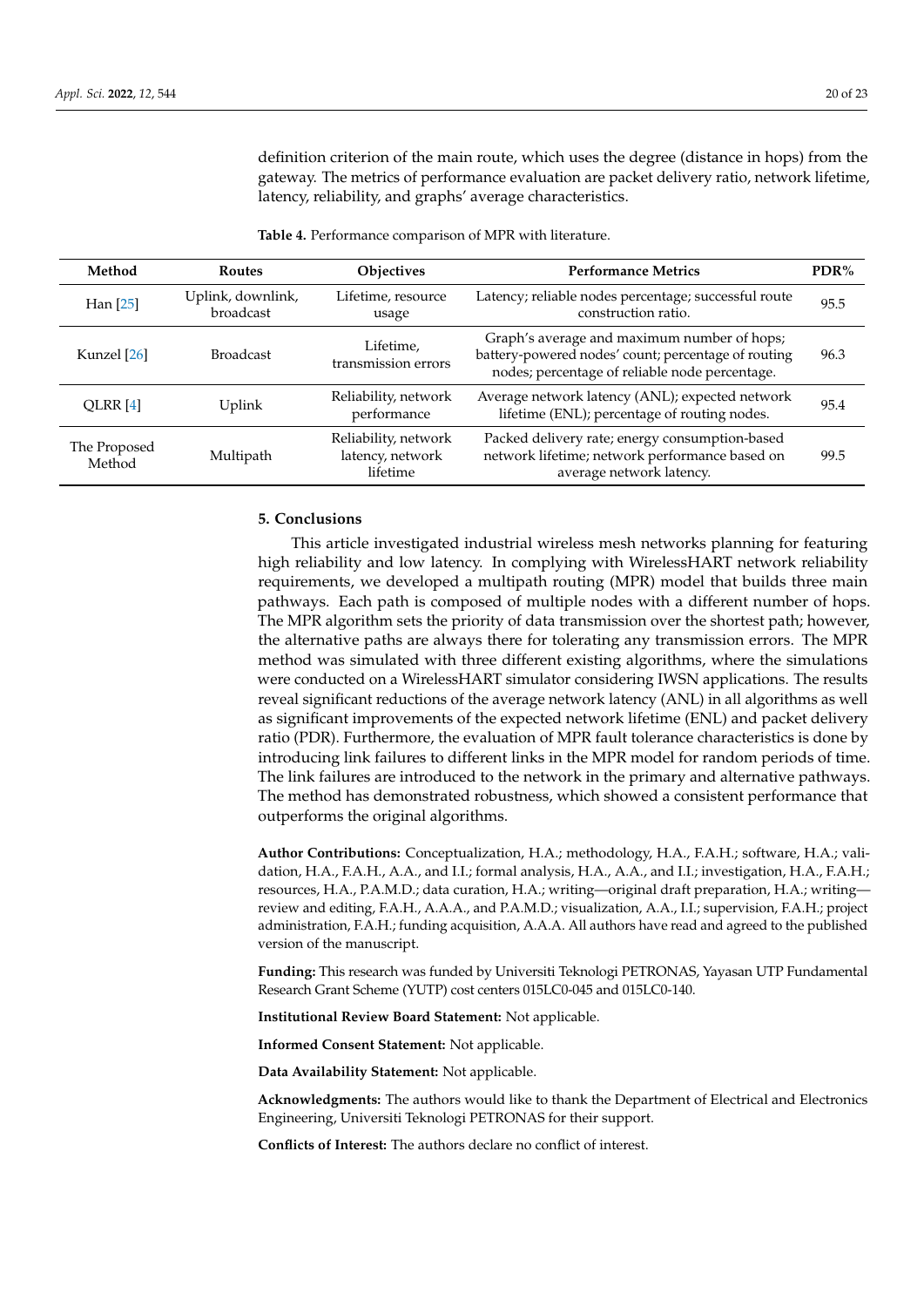## **References**

- <span id="page-20-0"></span>1. Sha, M.; Gunatilaka, D.; Wu, C.; Lu, C. Empirical study and enhancements of industrial wireless sensor–actuator network protocols. *IEEE Internet Things J.* **2017**, *4*, 696–704. [\[CrossRef\]](http://doi.org/10.1109/JIOT.2017.2653362)
- <span id="page-20-1"></span>2. Da Xu, L.; He, W.; Li, S. Internet of things in industries: A survey. *IEEE Trans. Ind. Inform.* **2014**, *10*, 2233–2243.
- <span id="page-20-2"></span>3. Papan, J.; Segec, P.; Kvet, M. Enhanced Bit Repair IP Fast Reroute Mechanism for Rapid Network Recovery. *Appl. Sci.* **2021**, *11*, 3133. [\[CrossRef\]](http://dx.doi.org/10.3390/app11073133)
- <span id="page-20-3"></span>4. Künzel, G.; Indrusiak, L.S.; Pereira, C.E. Latency and Lifetime Enhancements in Industrial Wireless Sensor Networks: A Q-Learning Approach for Graph Routing. *IEEE Trans. Ind. Inform.* **2020**, *16*, 5617–5625. [\[CrossRef\]](http://dx.doi.org/10.1109/TII.2019.2941771)
- <span id="page-20-4"></span>5. Winter, J.M.; Muller, I.; Soatti, G.; Savazzi, S.; Nicoli, M.; Becker, L.B.; Netto, J.C.; Pereira, C.E. Wireless coexistence and spectrum sensing in industrial Internet of Things: An experimental study. *Int. J. Distrib. Sens. Netw.* **2015**, *11*, 627083. [\[CrossRef\]](http://dx.doi.org/10.1155/2015/627083)
- <span id="page-20-5"></span>6. Niu, J.; Cheng, L.; Gu, Y.; Shu, L.; Das, S.K. R3E: Reliable reactive routing enhancement for wireless sensor networks. *IEEE Trans. Ind. Inform.* **2013**, *10*, 784–794. [\[CrossRef\]](http://dx.doi.org/10.1109/TII.2013.2261082)
- <span id="page-20-6"></span>7. Devan, P.A.M.; Hussin, F.A.B.; Ibrahim, R.; Bingi, K.; Abdulrab, H.Q. Fractional-Order Predictive PI Controller for Dead-Time Processes With Set-Point and Noise Filtering. *IEEE Access* **2020**, *8*, 183759–183773. [\[CrossRef\]](http://dx.doi.org/10.1109/ACCESS.2020.3029068)
- <span id="page-20-7"></span>8. Nobre, M.; Silva, I.; Guedes, L.A. Routing and scheduling algorithms for WirelessHARTNetworks: A survey. *Sensors* **2015**, *15*, 9703–9740. [\[CrossRef\]](http://dx.doi.org/10.3390/s150509703)
- <span id="page-20-8"></span>9. Vera-Pérez, J.; Silvestre-Blanes, J.; Sempere-Payá, V.; Cuesta-Frau, D. Multihop Latency Model for Industrial Wireless Sensor Networks Based on Interfering Nodes. *Appl. Sci.* **2021**, *11*, 8790. [\[CrossRef\]](http://dx.doi.org/10.3390/app11198790)
- <span id="page-20-9"></span>10. Tilwari, V.; Dimyati, K.; Hindia, M.; Fattouh, A.; Amiri, I.S. Mobility, residual energy, and link quality aware multipath routing in MANETs with Q-learning algorithm. *Appl. Sci.* **2019**, *9*, 1582. [\[CrossRef\]](http://dx.doi.org/10.3390/app9081582)
- <span id="page-20-10"></span>11. Han, Y.; Byun, H.; Zhang, L. Energy-Balanced Cluster-Routing Protocol Based on Particle Swarm Optimization with Five Mutation Operators for Wireless Sensor Networks. *Sensors* **2020**, *20*, 7217. [\[CrossRef\]](http://dx.doi.org/10.3390/s20247217)
- <span id="page-20-11"></span>12. Devan, P.; Hussin, F.A.; Ibrahim, R.; Bingi, K.; Khanday, F.A. A Survey on the application of WirelessHART for industrial process monitoring and control. *Sensors* **2021**, *21*, 4951. [\[CrossRef\]](http://dx.doi.org/10.3390/s21154951)
- <span id="page-20-12"></span>13. Ji, S.; Li, Q.; Cao, W.; Zhang, P.; Muccini, H. Quality Assurance Technologies of Big Data Applications: A Systematic Literature Review. *Appl. Sci.* **2020**, *10*, 8052. [\[CrossRef\]](http://dx.doi.org/10.3390/app10228052)
- <span id="page-20-13"></span>14. Aljohani, S.L.; Alenazi, M.J. MPResiSDN: Multipath resilient routing scheme for SDN-enabled smart cities networks. *Appl. Sci.* **2021**, *11*, 1900. [\[CrossRef\]](http://dx.doi.org/10.3390/app11041900)
- <span id="page-20-14"></span>15. Wu, Z.; Xiong, N.; Huang, Y.; Xu, D.; Hu, C. Optimizing the reliability and performance of service composition applications with fault tolerance in wireless sensor networks. *Sensors* **2015**, *15*, 28193–28223. [\[CrossRef\]](http://dx.doi.org/10.3390/s151128193)
- <span id="page-20-15"></span>16. Zeng, Y.; Xu, L.; Chen, Z. Fault-tolerant algorithms for connectivity restoration in wireless sensor networks. *Sensors* **2016**, *16*, 3. [\[CrossRef\]](http://dx.doi.org/10.3390/s16010003)
- <span id="page-20-16"></span>17. Hadjidj, A.; Bouabdallah, A.; Challal, Y. HDMRP: An efficient fault-tolerant multipath routing protocol for heterogeneous wireless sensor networks. In Proceedings of the International Conference on Heterogeneous Networking for Quality, Reliability, Security and Robustness, Huston, TX, USA, 17–19 November 2010; Springer: Berlin/Heidelberg, Germany, 2010; pp. 469–482.
- <span id="page-20-17"></span>18. Al-Turjman, F. Price-based data delivery framework for dynamic and pervasive IoT. *Pervasive Mob. Comput.* **2017**, *42*, 299–316. [\[CrossRef\]](http://dx.doi.org/10.1016/j.pmcj.2017.05.001)
- <span id="page-20-18"></span>19. Hasan, M.Z.; Al-Rizzo, H.; Günay, M. Lifetime maximization by partitioning approach in wireless sensor networks. *EURASIP J. Wirel. Commun. Netw.* **2017**, *2017*, 1–18. [\[CrossRef\]](http://dx.doi.org/10.1186/s13638-016-0803-1)
- <span id="page-20-19"></span>20. Al-Ariki, H.D.E.; Swamy, M.S. A survey and analysis of multipath routing protocols in wireless multimedia sensor networks. *Wirel. Netw.* **2017**, *23*, 1823–1835. [\[CrossRef\]](http://dx.doi.org/10.1007/s11276-016-1256-5)
- <span id="page-20-20"></span>21. Ahad, A.; Tahir, M.; Sheikh, M.A.; Ahmed, K.I.; Mughees, A. An Intelligent Clustering-Based Routing Protocol (CRP-GR) for 5G-Based Smart Healthcare Using Game Theory and Reinforcement Learning. *Appl. Sci.* **2021**, *11*, 9993. [\[CrossRef\]](http://dx.doi.org/10.3390/app11219993)
- <span id="page-20-21"></span>22. Ding, Y.; Chen, R.; Hao, K. A rule-driven multi-path routing algorithm with dynamic immune clustering for event-driven wireless sensor networks. *Neurocomputing* **2016**, *203*, 139–149. [\[CrossRef\]](http://dx.doi.org/10.1016/j.neucom.2016.03.052)
- <span id="page-20-22"></span>23. Tang, L.; Lu, Z.; Fan, B. Energy efficient and reliable routing algorithm for wireless sensors networks. *Appl. Sci.* **2020**, *10*, 1885. [\[CrossRef\]](http://dx.doi.org/10.3390/app10051885)
- <span id="page-20-23"></span>24. Zand, P.; Mathews, E.; Havinga, P.; Stojanovski, S.; Sisinni, E.; Ferrari, P. Implementation of wirelesshart in the ns-2 simulator and validation of its correctness. *Sensors* **2014**, *14*, 8633–8668. [\[CrossRef\]](http://dx.doi.org/10.3390/s140508633) [\[PubMed\]](http://www.ncbi.nlm.nih.gov/pubmed/24841245)
- <span id="page-20-24"></span>25. Han, S.; Zhu, X.; Mok, A.K.; Chen, D.; Nixon, M. Reliable and real-time communication in industrial wireless mesh networks. In Proceedings of the 2011 17th IEEE Real-Time and Embedded Technology and Applications Symposium, Chicago, IL, USA, 11–14 April 2011; pp. 3–12.
- <span id="page-20-25"></span>26. Künzel, G.; Cainelli, G.P.; Müller, I.; Pereira, C.E. Weight adjustments in a routing algorithm for wireless sensor and actuator networks using Q-learning. *IFAC-PapersOnLine* **2018**, *51*, 58–63. [\[CrossRef\]](http://dx.doi.org/10.1016/j.ifacol.2018.06.236)
- <span id="page-20-26"></span>27. Rahiminasab, A.; Tirandazi, P.; Ebadi, M.; Ahmadian, A.; Salimi, M. An energy-aware method for selecting cluster heads in wireless sensor networks. *Appl. Sci.* **2020**, *10*, 7886. [\[CrossRef\]](http://dx.doi.org/10.3390/app10217886)
- <span id="page-20-27"></span>28. Shen, H.; Li, Z. A Kautz-Based Wireless Sensor and Actuator Network for Real-Time, Fault-Tolerant and Energy-Efficient Transmission. *IEEE Trans. Mob. Comput.* **2016**, *15*, 1–16. [\[CrossRef\]](http://dx.doi.org/10.1109/TMC.2015.2407391)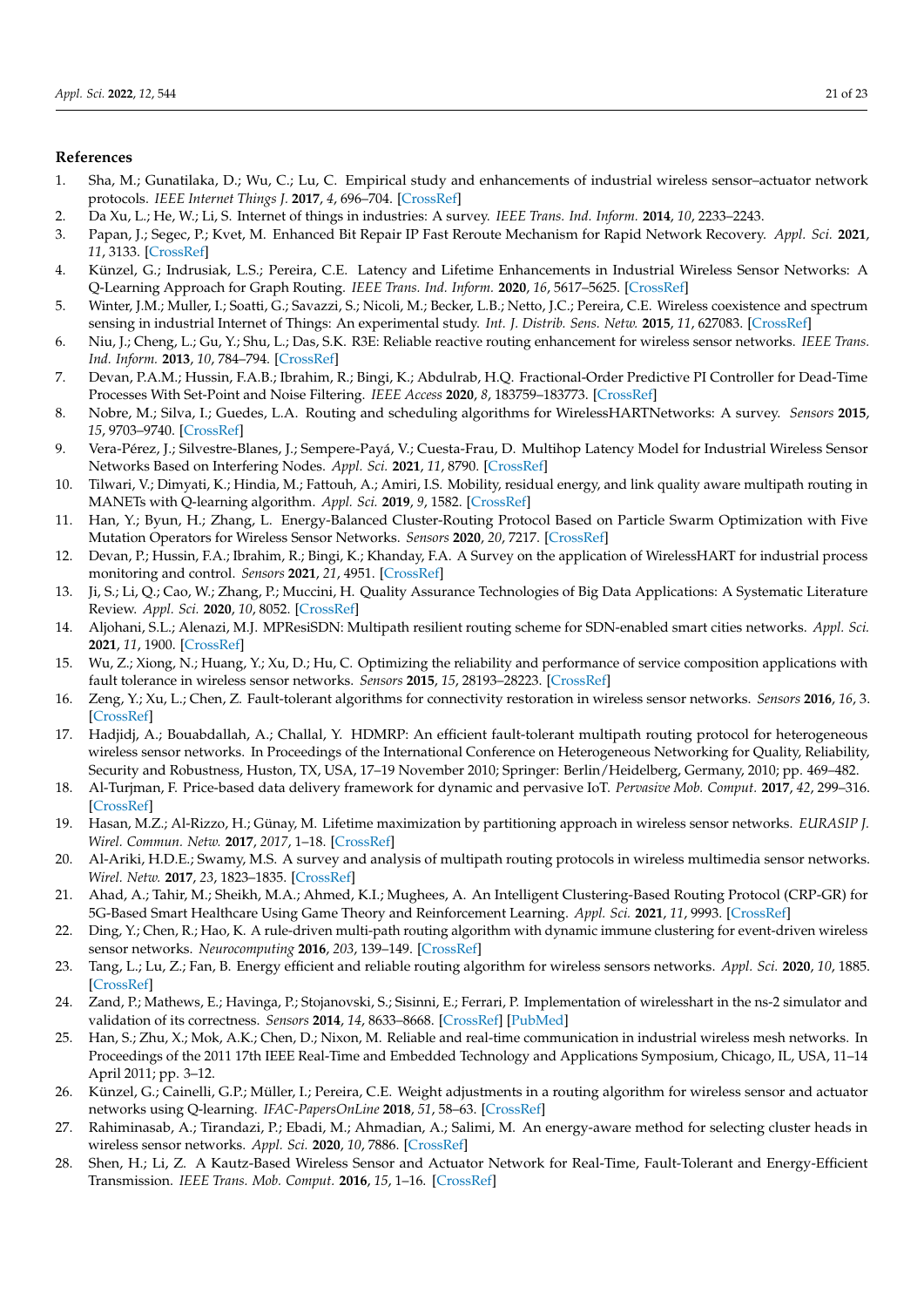- <span id="page-21-0"></span>29. Sun, X.; Chen, H.; Wu, X.; Yin, X.; Song, W. Opportunistic communications based on distributed width-controllable braided multipath routing in wireless sensor networks. *Ad Hoc Netw.* **2016**, *36*, 349–367. [\[CrossRef\]](http://dx.doi.org/10.1016/j.adhoc.2015.08.015)
- <span id="page-21-1"></span>30. Maimour, M.; Bidai, Z. A multipath prefix routing for wireless sensor networks. *Wirel. Pers. Commun.* **2016**, *91*, 313–343. [\[CrossRef\]](http://dx.doi.org/10.1007/s11277-016-3463-x)
- <span id="page-21-2"></span>31. Bagci, H.; Korpeoglu, I.; Yazıcı, A. A Distributed Fault-Tolerant Topology Control Algorithm for Heterogeneous Wireless Sensor Networks. *IEEE Trans. Parallel Distrib. Syst.* **2015**, *26*, 914–923. [\[CrossRef\]](http://dx.doi.org/10.1109/TPDS.2014.2316142)
- <span id="page-21-3"></span>32. Deniz, F.; Bagci, H.; Korpeoglu, I.; Yazıcı, A. An adaptive, energy-aware and distributed fault-tolerant topology-control algorithm for heterogeneous wireless sensor networks. *Ad Hoc Netw.* **2016**, *44*, 104–117. [\[CrossRef\]](http://dx.doi.org/10.1016/j.adhoc.2016.02.018)
- <span id="page-21-4"></span>33. Munir, A.; Antoon, J.; Gordon-Ross, A. Modeling and analysis of fault detection and fault tolerance in wireless sensor networks. *ACM Trans. Embed. Comput. Syst. (TECS)* **2015**, *14*, 1–43. [\[CrossRef\]](http://dx.doi.org/10.1145/2680538)
- <span id="page-21-5"></span>34. Lee, S.; Younis, M.; Lee, M. Connectivity restoration in a partitioned wireless sensor network with assured fault tolerance. *Ad Hoc Netw.* **2015**, *24*, 1–19. [\[CrossRef\]](http://dx.doi.org/10.1016/j.adhoc.2014.07.012)
- <span id="page-21-6"></span>35. Shih, H.C.; Ho, J.H.; Liao, B.Y.; Pan, J.S. Fault node recovery algorithm for a wireless sensor network. *IEEE Sens. J.* **2013**, *13*, 2683–2689. [\[CrossRef\]](http://dx.doi.org/10.1109/JSEN.2013.2255591)
- <span id="page-21-7"></span>36. Park, P.; Ghadikolaei, H.S.; Fischione, C. Proactive fault-tolerant wireless mesh networks for mission-critical control systems. *J. Netw. Comput. Appl.* **2021**, *186*, 103082. [\[CrossRef\]](http://dx.doi.org/10.1016/j.jnca.2021.103082)
- <span id="page-21-8"></span>37. Bayou, L.; Espes, D.; Cuppens-Boulahia, N.; Cuppens, F. WirelessHART NetSIM: A WirelessHART SCADA-based wireless sensor networks simulator. In *Security of Industrial Control Systems and Cyber Physical Systems*; Springer: Berlin/Heidelberg, Germany, 2015; pp. 63–78.
- <span id="page-21-9"></span>38. INETMANET Framework for OMNEST/OMNeT++ 4.0. Available online: <https://github.com/inetmanet/inetmanet/> (accessed on 20 September 2021).
- <span id="page-21-10"></span>39. Liu, Y.; Candell, R.; Lee, K.; Moayeri, N. A simulation framework for industrial wireless networks and process control systems. In Proceedings of the 2016 IEEE World Conference on Factory Communication Systems (WFCS), Aveiro, Portugal, 3–6 May 2016; pp. 1–11.
- <span id="page-21-11"></span>40. Downs, J.J.; Vogel, E.F. A plant-wide industrial process control problem. *Comput. Chem. Eng.* **1993**, *17*, 245–255. [\[CrossRef\]](http://dx.doi.org/10.1016/0098-1354(93)80018-I)
- <span id="page-21-12"></span>41. Liu, Y.; Candell, R.; Lee, K.; Moayeri, N. Tennessee Simulator Federated with OMNET++ Networking Model. 2016. Available online: [https://github.com/usnistgov/tesim\\_omnetpp](https://github.com/usnistgov/tesim_omnetpp) (accessed on 20 September 2021).
- <span id="page-21-13"></span>42. Al-Yami, A.; Abu-Al-Saud, W.; Shahzad, F. Simulation of industrial wireless sensor network (IWSN) protocols. In Proceedings of the 2016 IEEE Conference on Computer Communications Workshops (INFOCOM WKSHPS), Cambridge, UK, 6–8 April 2016; pp. 527–533.
- <span id="page-21-14"></span>43. Herrmann, M.J.; Messier, G.G. Cross-layer lifetime optimization for practical industrial wireless networks: A petroleum refinery case study. *IEEE Trans. Ind. Inform.* **2018**, *14*, 3559–3566. [\[CrossRef\]](http://dx.doi.org/10.1109/TII.2018.2819678)
- <span id="page-21-15"></span>44. Messier, G. ISA100.11a ns3 Simulation Code. 2018. Available online: <https://github.com/ggmessier/ns3-isa100.11a/> (accessed on 26 February 2020).
- <span id="page-21-16"></span>45. Avrora. Avrora–The AVR Simulation and Analysis Framework. Available online: <http://compilers.cs.ucla.edu/avrora/> (accessed on 20 September 2021).
- <span id="page-21-17"></span>46. Polley, J.; Blazakis, D.; McGee, J.; Rusk, D.; Baras, J.S. ATEMU: A fine-grained sensor network simulator. In Proceedings of the 2004 First Annual IEEE Communications Society Conference on Sensor and Ad Hoc Communications and Networks (IEEE SECON 2004), Santa Clara, CA, USA, 4–7 October 2004; pp. 145–152.
- <span id="page-21-18"></span>47. Martinez, B.; Monton, M.; Vilajosana, I.; Prades, J.D. The power of models: Modeling power consumption for IoT devices. *IEEE Sens. J.* **2015**, *15*, 5777–5789. [\[CrossRef\]](http://dx.doi.org/10.1109/JSEN.2015.2445094)
- <span id="page-21-19"></span>48. Pagano, P.; Chitnis, M.; Lipari, G.; Nastasi, C.; Liang, Y. Simulating real-time aspects of wireless sensor networks. *EURASIP J. Wirel. Commun. Netw.* **2009**, *2010*, 1–19. [\[CrossRef\]](http://dx.doi.org/10.1155/2010/107946)
- <span id="page-21-20"></span>49. The Network Simulator–ns-2. Available online: <https://www.isi.edu/nsnam/ns/> (accessed on 20 September 2021).
- <span id="page-21-21"></span>50. Palopoli, L.; Lipari, G.; Abeni, L.; Di Natale, M.; Ancilotti, P.; Conticelli, F. A tool for simulation and fast prototyping of embedded control systems. In Proceedings of the 2001 ACM SIGPLAN Workshop on Optimization of Middleware and Distributed Systems, New York, NY, USA, 19 June 2001; pp. 73–81.
- <span id="page-21-22"></span>51. Padrah, Z.; Pastrav, A.; Palade, T.; Ratiu, O.; Puschita, E. Development and Validation of an ISA100. 11a Simulation Model for Accurate Industrial WSN Planning and Deployment. *Sensors* **2021**, *21*, 3600. [\[CrossRef\]](http://dx.doi.org/10.3390/s21113600)
- <span id="page-21-23"></span>52. Chen, Q.; Zhang, X.J.; Lim, W.L.; Kwok, Y.S.; Sun, S. High Reliability, Low Latency and Cost Effective Network Planning for Industrial Wireless Mesh Networks. *IEEE/ACM Trans. Netw.* **2019**, *27*, 2354–2362. [\[CrossRef\]](http://dx.doi.org/10.1109/TNET.2019.2947077)
- <span id="page-21-24"></span>53. Savazzi, S.; de Souza, R.H.; Becker, L.B. Wireless network planning and optimization in oil and gas refineries. In Proceedings of the 2013 III Brazilian Symposium on Computing Systems Engineering, Niteroi, Brazil, 4–8 December 2013; pp. 29–34.
- <span id="page-21-26"></span><span id="page-21-25"></span>54. Li, W.; Zhang, X.; Tan, W.; Zhou, X. H-tossim: Extending tossim with physical nodes. *Wirel. Sens. Netw.* **2009**, *1*, 324. [\[CrossRef\]](http://dx.doi.org/10.4236/wsn.2009.14040) 55. Alonso-Eugenio, V.; Guerra, V.; Zazo, S.; Perez-Alvarez, I. Software-in-loop simulation environment for electromagnetic underwater wireless sensor networks over STANAG 5066 protocol. *Electronics* **2020**, *9*, 1611. [\[CrossRef\]](http://dx.doi.org/10.3390/electronics9101611)
- <span id="page-21-27"></span>56. Clavijo-Rodriguez, A.; Alonso-Eugenio, V.; Zazo, S.; Perez-Alvarez, I. Software-in-loop simulation of an underwater wireless sensor network for monitoring seawater quality: Parameter selection and performance validation. *Sensors* **2021**, *21*, 966. [\[CrossRef\]](http://dx.doi.org/10.3390/s21030966) [\[PubMed\]](http://www.ncbi.nlm.nih.gov/pubmed/33535478)